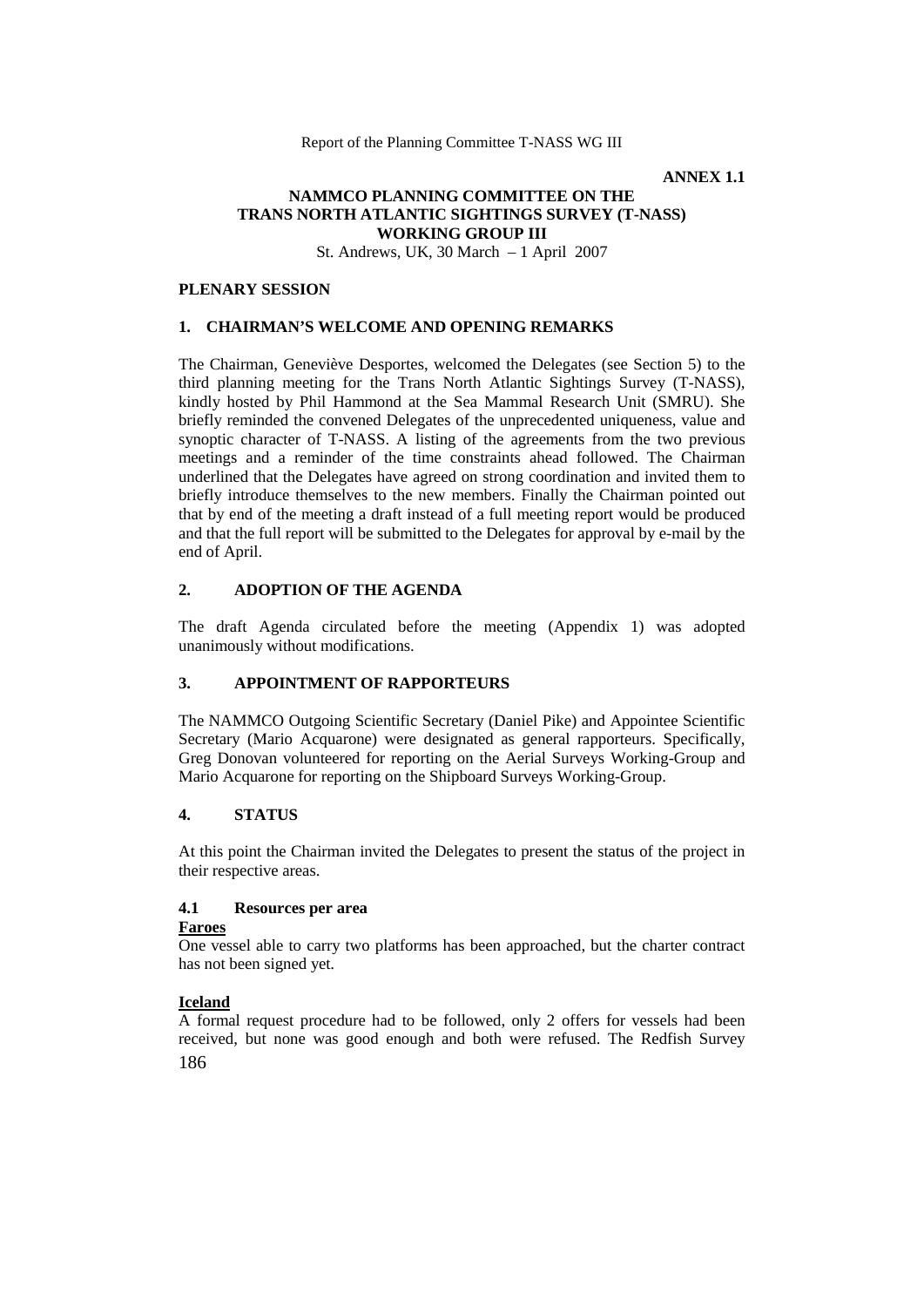vessel is ready and available. Other possibilities are being investigated to obtain vessels for the main T-NASS and there is confidence in finding other vessels in a matter of weeks. A Partenavia Observer aircraft equipped with bubble windows, and possibly even with photo equipment, has been secured for charter between 20 June- 21 July. This should amount to approximately 100 hr flying-time.

#### **UK-CODA**

The tender process for the ship charters will be completed in May and the contacts will be passed on to Iceland. There may be 2 Faroese platforms in sight.

#### **Greenland**

The vessel available for the Shipboard Survey belongs to the Danish Navy. The Navy has specified that they would have to respond to any emergency during the survey period, which could mean an interruption of the survey work. The ship will be made available in Ilulissat and has to return to Narsarsuaq at the end. This means that the surveying work will have to follow a North to South course. Due to military obligations the vessel will have to stay in Greenlandic waters. The Canadian part of South Baffin Bay and Davis Strait will have to be surveyed otherwise. The Greenland Delegate remarked that it is a small round-bottom vessel which may be very uncomfortable for the observers and have practical stability problems. A contract with Air Greenland has been signed for the charter of a Twin Otter aircraft with bubble windows for a series of surveys beginning in mid-August.

#### **Canada**

This survey will be conducted by the Federal Department of Fisheries and Oceans (DFO). Funding for the the Newfoundland-Labrador strata has been secured, and it will be surveyed using a charter Twin Otter aircraft. \$100K CAN funding for the Gulf area survey component has been secured, and there is a an assurance that funds to conduct the full Gulf survey (an additional \$50K CAN) will be found. As far as the Scotian shelf area is concerned there is no funding yet, but there is reasonable certainty that the area will be surveyed. The intent is to begin the Canadian survey in mid July in the northern Labrador area, and continue southwards in what is presumed to be the opposite direction to the annual migration patterns of several large whale species expected in the survey area. The Gulf survey will commence in July, with the likely survey platform being a Cessna 337 Super Skymaster (as has been done in previous surveys here). If funding is available, the Twin Otter team will continue flying transects along the Scotian Shelf in August at a time to correspond with the American effort to the south. The survey transects will be designed for all strata in the Canadian survey areas (with the assistance of D. Pike), and logistical planning is underway to begin the surveys later in the summer. All necessary equipment is in place to carry out the visual surveys. No vessel-based observations are planned. Lawson has requested several days flying time on a Canadian military aircraft, the Arcturus, whose primary mission is to monitor fisheries within NAFO areas. The aircraft has long range (up to 17 hours duration), is extremely well-equipped with navigation, observation and acoustic recording equipment. However this aircraft has a minimum manoeuvring airspeed of 170 knots which may be faster than practical for a marine mammal survey. The Canadians are hoping to assess the efficacy of this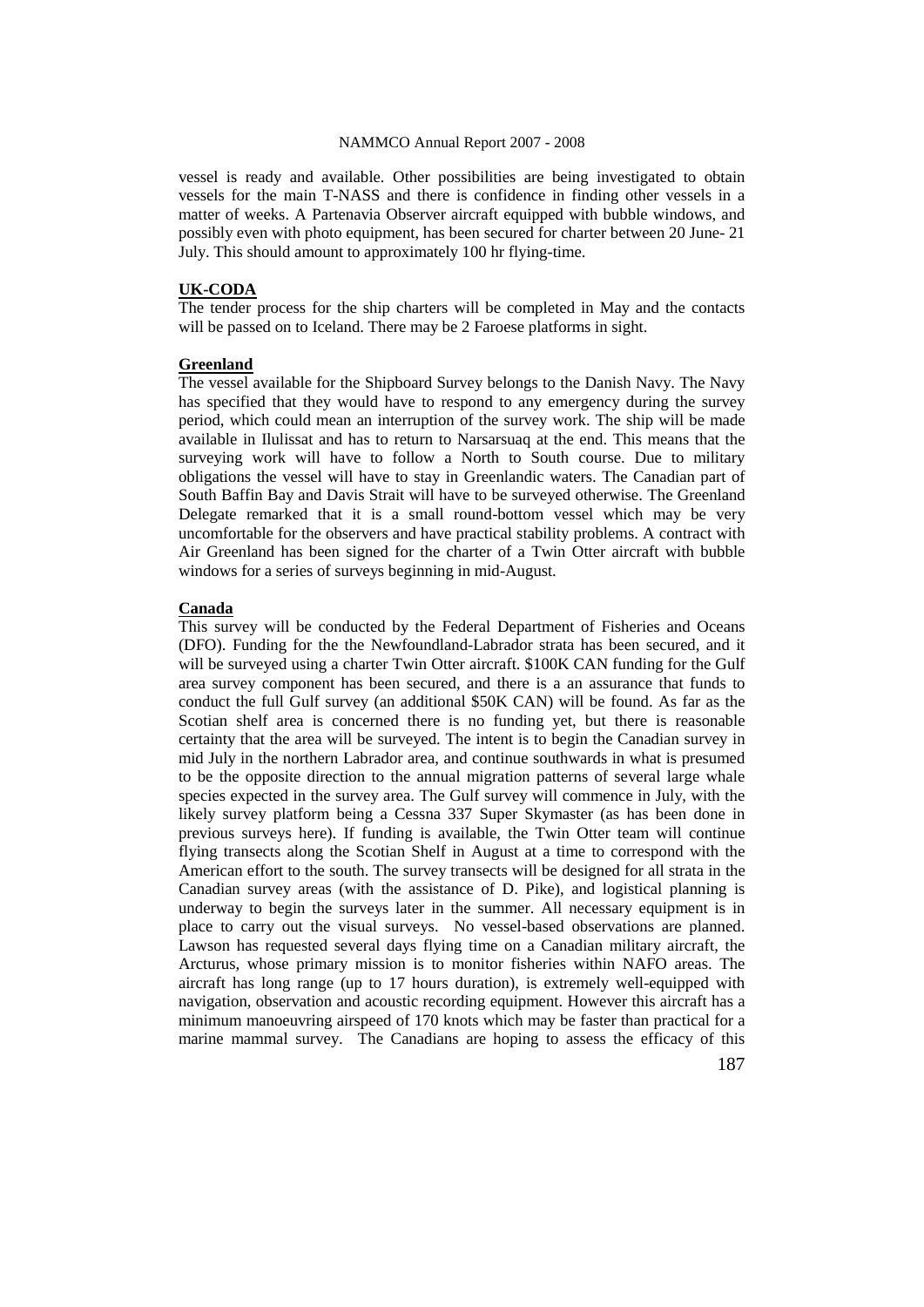platform during several trial flights in the Davis Strait between southern Baffin Island and Greenland, and off the Flemish Cap of eastern Newfoundland. The hope is that Jack Lawson will employ this platform in August.

#### **4.2 General funding available**

NAMMCO council has decided to allocate most of the 2007 NAMMCO Scientific Committee budget plus a special allocation of 150,000 NOK to T-NASS and T-NASS extension.

The Nordic Council of Ministers had allocated to T-NASS 128,000 DKK. There has been no success in finding additional funding. The latest rejection came from the Danish "A.P. Møller og Hustru Chastine McKinney Møllers Fond til amene Formal". The rest of the funding needed for equipment, salaries etc. will have to be sought from other sources.

NAMMCO will address applications for sponsorships in the order of magnitude of *ca* 20-50,000 DKK to small companies in the different T-NASS countries, if the necessary information is forwarded by these countries. An application of this kind has already been sent out in Iceland and a response is expected shortly. (for information, the answer given after the end of the meeting was positive and *ca* 300 kDKK were secured for the Icelandic part of the acoustic survey)

There is some uncertainty on how to finance the salaries of the observers on the Greenlandic surveys.

Some equipment could be loaned or rented. Paul Thompson makes available up to two hydrophones, even though one has to undergo repair. However they are different to the ones used in SCANS II and CODA and special analysis would be necessary, which is not optimal. Canada later agreed to loan two pairs of "Big Eye" binoculars and stands to other partners, as well as two sea surface temperature measurement systems for the aerial survey teams.

The Chairman urged all the Delegates check and report to the Secretariat the amount of funding already secured and what is needed for the ordering of necessary equipment (*e.g*. hydrophones for acoustic monitoring and standard material for opportunistic surveys).

#### **4.3 Coordination with opportunistic surveys**

### **Redfish Survey in the Irminger Sea**

All vessels will embark observers and all have the capability of towing hydrophones. The **German vessel** will be leaving Bremerhaven 14 June and is planned to be back by 14 July. NAMMCO will provide two whale observers for this ship. The **Russian vessel** *Smolensk* will have one NAMMCO observer and one Russian observer onboard. It will be preferable to pick up the NAMMCO observer in Reykjavik for bureaucratic and practical reasons. *Smolensk* will leave Murmansk between 5-10 June and will have to be back in Murmansk at the end of July – for approximately 50 cruise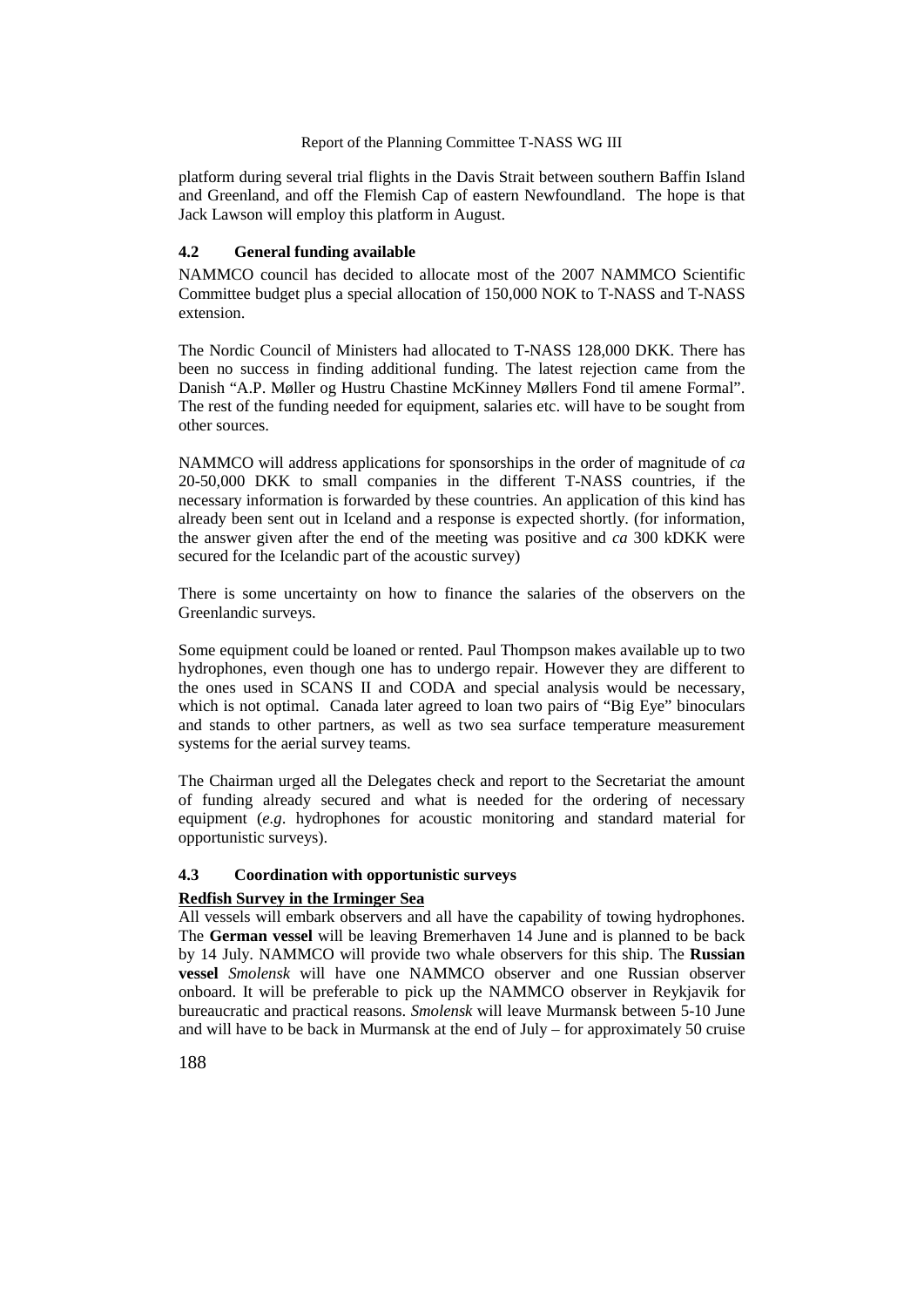days. *Smolensk* will be calling in Reykjavik 22-24 June/9-10 July. In the Norwegian Sea, on its way to the Irminger Sea it will perform other Oceanographic and Ichthyology work within the framework of the INFERNO cooperation between Russia and Norway.

## **Pelagic survey in the Norwegian Sea: Norway**

Two vessels have been charted for three weeks between 15 July and 7 August to perform an adaptive survey in a large area of the Norwegian Sea. One vessel will have BBC people to film blue whales in the waters around Jan Mayen. There will be two T-NASS observers on each vessel. IMR will hire the observers directly and NAMMCO will provide the equipment and the procedure.

## **4.4 SCANS II**

Data analysis problems, avoidable with a better data collection. A list of comments based on her experience with SCANS II data was provided by Louise Burt (Appendix 2).

## **5. GENERAL STRATEGY FOR COVERAGE**

The general strategy for coverage was discussed in the following points.

### **5.1 Survey design in Distance**

## **Presentation by Len Thomas based on the distributed paper "Designing line transect surveys for complex survey regions"** *J.Cetacean Res.Manage.*

An interesting and useful presentation was held by Len Thomas on the use of the programme *Distance* and on *Survey Design*. Among the points he made was that effort should be distributed equally over the survey area unless there is prior information that warrants stratification. The general coverage probability can be estimated if the coverage probability for all sub-areas is known. However this calculation is not (yet) implemented in *Distance*.

As far as the design of transects, it is clear that zigzag minimizes lost effort for transport from one transect to the next and that it is best to get many reasonably short transect samplers rather than few long ones. In big areas it is possible and advisable to divide the stratum lengthwise so that the number of lines, and thus samples, will be increased. This presents the advantage that the lines can be cruised in both directions In general an equal spaced zigzag has proven best for non rectangular areas.

In case the shape of the strata is very complex one can improve and ease the design by cutting the complex shape into sub-areas while retaining spacing. One will typically then generate several survey simulations for the same area. The subdivision in subareas presents the drawback that transects in adjoining sub-areas do not necessarily join up.

Complex coastlines such as fjord areas will necessarily present serious edge effects that are large proportional to the survey area. In this case it is generally more correct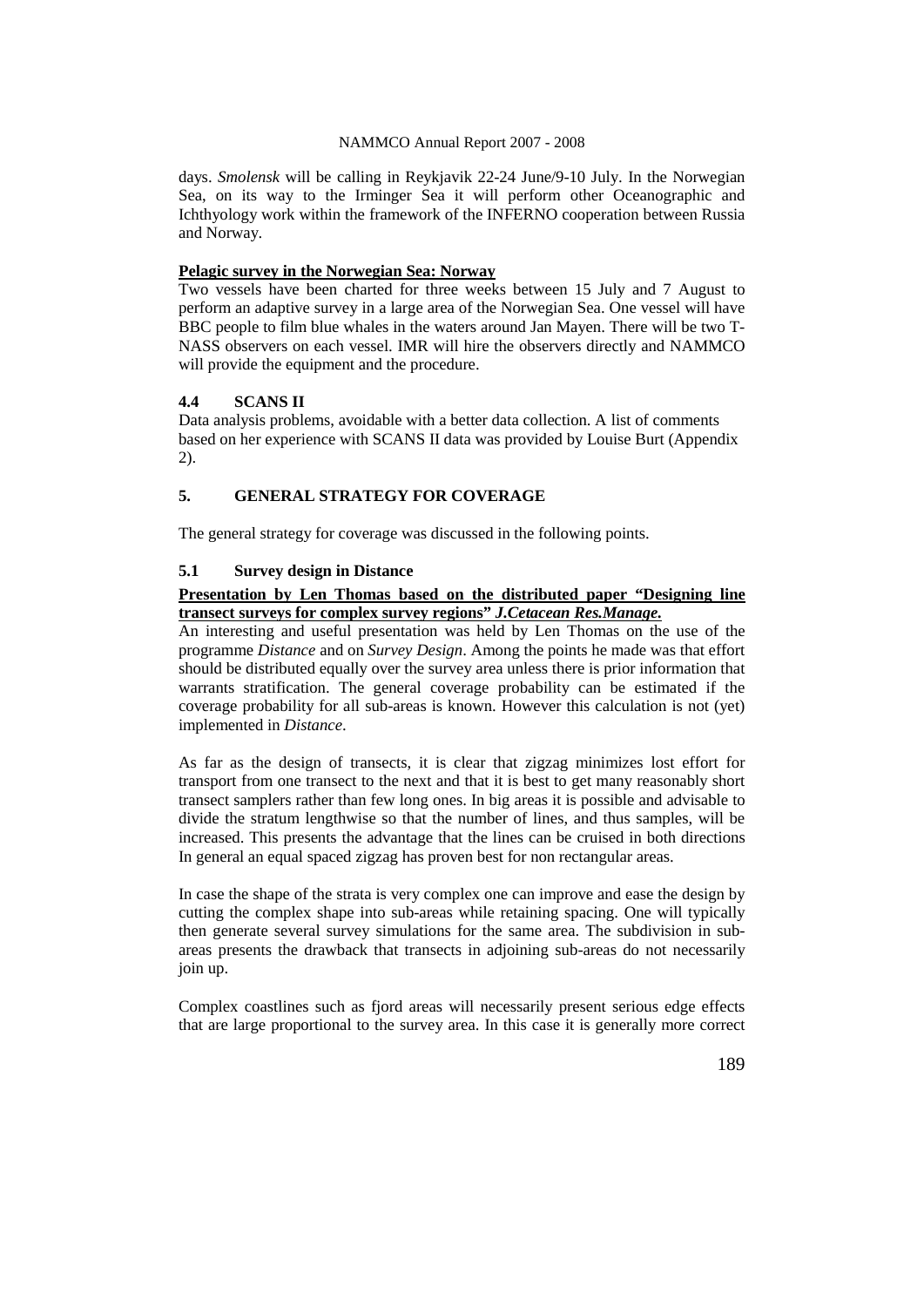to orient the transect lines perpendicular to long axis but shallow angle zigzags could also be used.

### **5.2 Considering the combination of both dedicated surveys and opportunistic surveys: do we want overlapping areas or can we rely on the opportunistic data?**

The value of simple distribution data and on the importance of maximizing coverage was generally agreed upon. It was pointed out by some Delegates that T-NASS should strive as far as possible to provide an estimate compatible with IWC standards and this might mean that the opportunistic surveys could not be included for a density estimate within the IWC framework.

In conclusion all the important areas for which it is necessary to obtain a reliable population abundance estimate of target species have to be covered by a dedicated Survey.

## **6. SCANS II SHIPBOARD METHODOLOGIES: VISUAL AND ACOUSTIC (Presentation by Doug Gillespie and Rene Swift)**

SCANS II shipboard methodologies were presented by Doug and Rene in their lab.

## **6.1 Presentation of the shipboard visual and acoustic methodologies and protocols**

This point was treated together with the next in the laboratory with the equipment at hand.

## **6.2 Presentation of shipboard visual equipment and acoustic equipment**

See above 6.1.

## **SUB-COMMITTEES**

## **7A. SURVEY DESIGN**

Present at this Sub-Committee were: Pike (chair), Acquarone (rapporteur), Desportes, Donovan, Golyak, Gunnlaugsson, Hammond, Lawson, Mikkelsen, Simon, Vikingsson, Zabavnikov and Øien. The Sub-Committee Chair Daniel Pike reminded the Delegates that the aim of the Sub-Committee is to help and assist with designing the following components of the survey (from West to East):

- Canadian aerial surveys, including Twin Otter, Skymaster, and Arcturus components;
- West Greenland Ship Survey;
- Iceland ship survey, taking into account existing redfish design;
- Iceland aerial survey, secondary inshore strata;
- Faeroes ship survey.

190 The task can be divided into the following 3 components: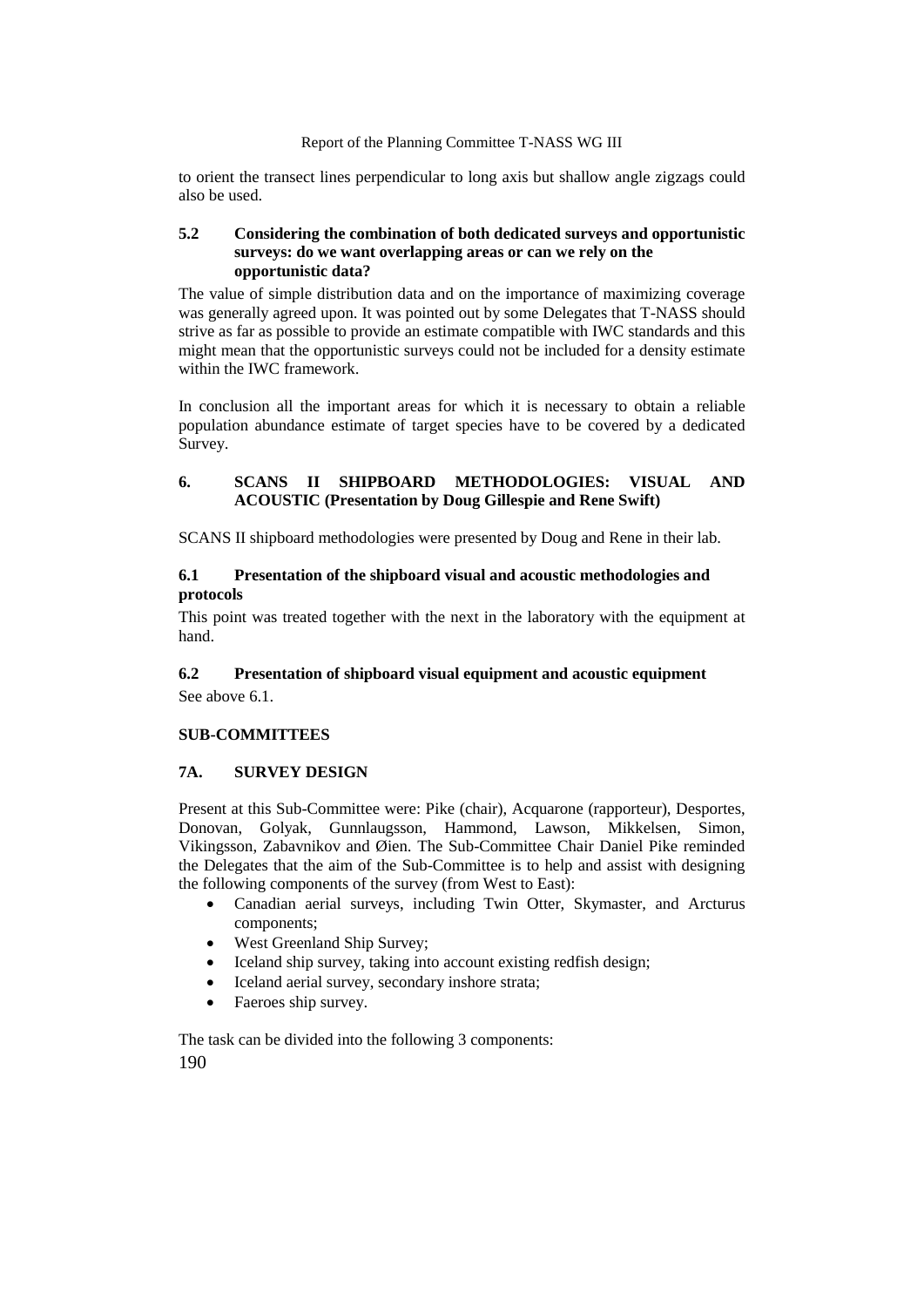- 1) Establishing boundaries of survey areas;
- 2) Stratification and Effort allocation;
- 3) Transect design.

The first two points should be agreed upon as a group and the transect design will be left for a specialized working group.

In general the procedure should be:

- 1) Establishment of boundaries of national survey areas, with regard to known boundaries of other surveys, available effort and species distributions.
- 2) Stratification within areas, based mainly on species distributions.
- 3) Assignment of effort to these strata, based on expected density of target species.

For the moment the Sub-Committee should concentrate its work on procedural points 1) and 2).

### **7A.1 Survey boundaries (in coordination with CODA, SNESSA and opportunistic surveys)**

Because of the synoptic aspect of T-NASS it is necessary to examine the different areas each for itself and as a whole.

### **Norway**

It has been decided to give highest priority to survey the Eastern Barents area if the permission from Russia can be obtained. A final decision on the permission to enter Russian waters is not far away. In the best of cases one vessel will survey the Eastern Barents Sea and the other will concentrate on VHF tagging and looking for blue whales with the BBC. A "Plan B" for Norway in case permission from Russia is refused could be to add to survey blocks BJ, NØN, SV and SVI.

The southernmost boundary of the Norwegian survey will be 74°N which will coincide with the northernmost extent of the Icelandic survey.

The committee regretted that very little, if any, consideration was given to T-NASS needs in the Norwegian decision.

### **Greenland ship**

The ship survey should extend to the Greenland-Canada mid-water line. Greenland will have:

- a wide northern area out to 58°W from just south of Disko and down to the latitude of Nuuk
- a narrow southern area a little bit beyond the shelf extending a little the previous surveys.

It was agreed that these are fin whale areas and that we have to allocate equal sighting probability for the two strata.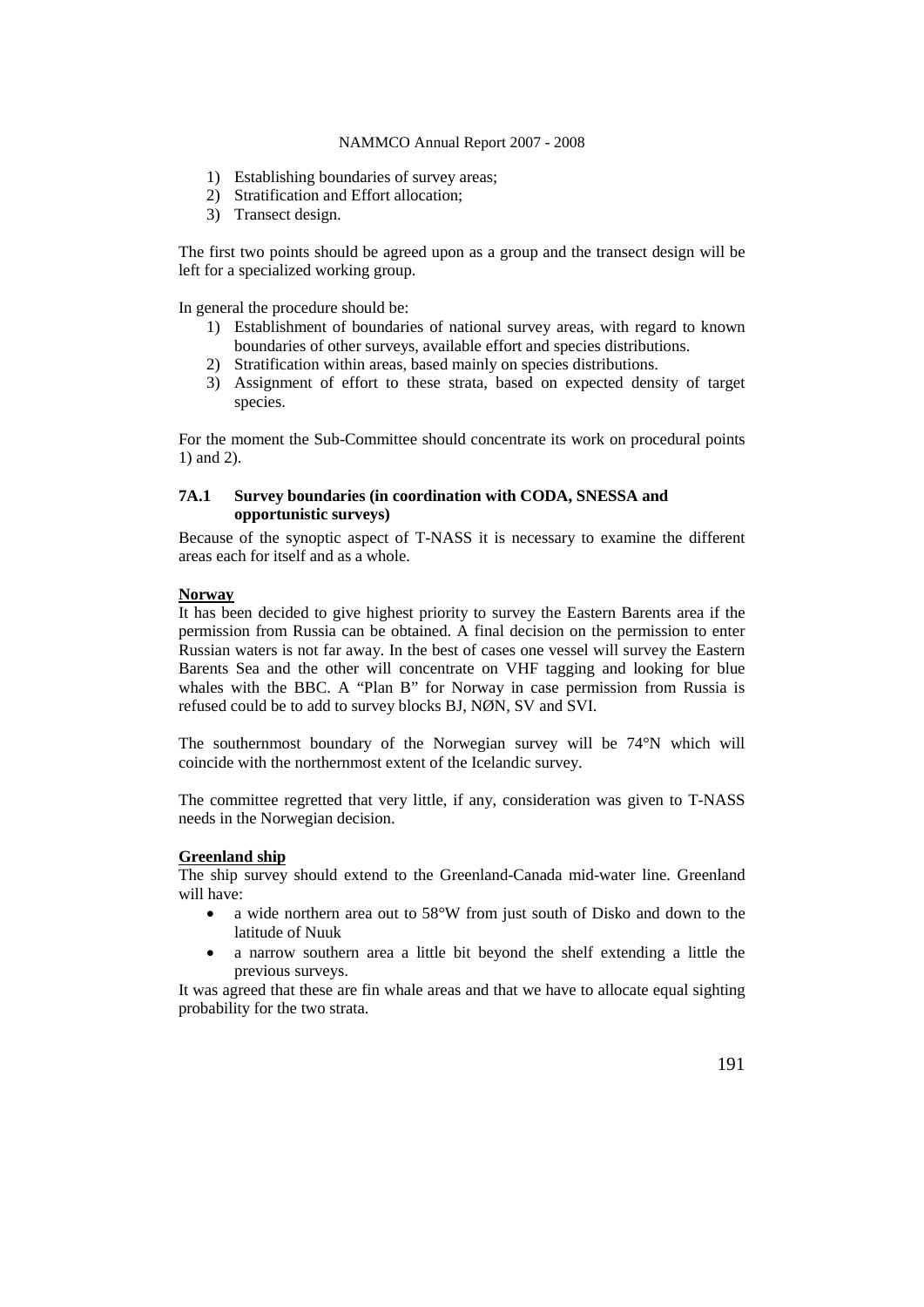### **Canada**

Survey transects will extend from the coastlines out to slightly past the shelf break. The southeastern part of the Newfoundland area will be covered as much as possible but will have to be truncated at its outer margin because of technical considerations (Twin Otter range). The proposal for the Arcturus will be to survey across the southern Davis Strait (and perhaps the southwestern tip of Greenland), and off the Flemish Cap of S.E. Newfoundland over a period of 2-3 days.

### **Faroes**

The area to be covered by the Faeroese will be contained between the Icelandic areas in the West, the Norwegian area in the North and the CODA boundary in the East. It was agreed to use a southern boundary at 52° N. Available effort is known.

#### **Iceland ship**

It was agreed to use a southern boundary at 52°N extending as far east as the CODA boundary and that it was not necessary to re-cover the opportunistic areas unless there is a very high density of animals. It was also agreed to delimit the north block I at 74°N and 4°W. The 74°N is because of the "Plan B" Norwegian survey which is planned to extend down to that latitude.

The Western boundary of the Icelandic Redfish vessel will be Cap Farvel so it meets with the Greenlandic ship survey. Available effort is known.

The two blocks south and east of Iceland will be covered by the Icelandic and Faroese vessels respectively.

#### **Iceland aerial secondary strata**

These will be done on days when it is impossible to fly offshore. It should be considered a pilot project and should cover several fjords that are not well covered in the main survey by establishing transects in them. There is little information available on the distribution of harbour porpoises in the area. Available effort is not known and these will be done opportunistically.

**CODA**'s bight, south of Ireland, will be filled by France. The North and northwest boundaries are flexible. CODA will join to the SCANS II area, and the Faroese T-NASS block and CODA will join.

#### **Additionally**

Stratification of the new areas will be executed in an appropriate manner to reduce effort in areas of lesser priority because of the coverage by opportunistic surveys.

A small block "opportunistic stratum" will be drawn around the Charlie Gibbs fracture zone to be surveyed if there is time (down to 50°N). This can be done by the Icelandic or the Faroese vessels or both.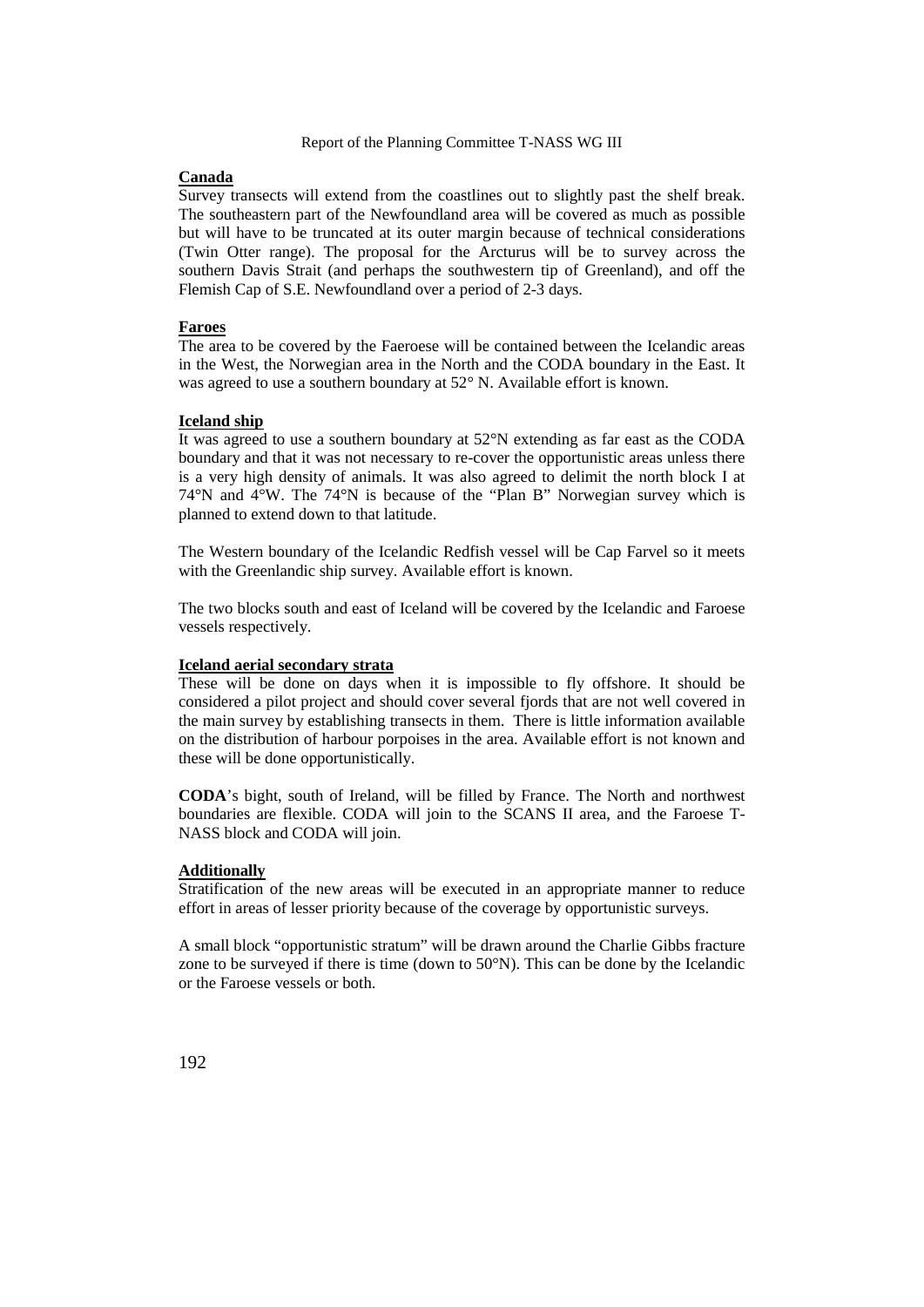## **7A.2 Stratification**

## **Canada**

- Newfoundland: on the basis of fin and blue whale distribution there will be 3 strata, North, South and Central with most effort allocated to Central. Attention should be paid also to minke whale distribution, especially Davis Strait sightings.
- Gulf: stratification is complete and based on previous DFO aerial surveys by Kingsley.
- Scotian Shelf: not much basis for stratification, maybe East West blocks but maybe not.

### **Greenland**

- It was suggested as a possibility to divide the area from Nuuk south to Kap Farvel, into an inshore and offshore stratum. The inshore stratum should have most effort and should extend to just beyond shelf break, maybe 10 km or so.
- The coverage by the Arcturus might depend on realized effort in offshore stratum.

### **Iceland**

- *Redfish blocks*: it was suggested to divide the area into 3 blocks: North, West and South, with higher effort in North and West blocks.
- Otherwise it should be similar to 2001 scheme.
- Eastward extent depends on the extent of the Norwegian survey.
- It my be useful to consider a southward extension west of Coda and east to Redfish extension blocks, as this is an important area for pilot whales and other species such as beaked whales.

### **Faroes**

• Similar to 2001 but it depends on where the Norwegian effort is allocated.

## **7A.3 Effort allocation by stratum (and estimation of realizable effort)**

### **The northern blocks**

These will be divided in two blocks by a vertical line and the two resulting blocks will have equal coverage.

### **Redfish blocks**

- A Western stratum that as far as possible has equal area coverage.
- A Northern area will be an extension of the Northern block (already decided).
- A Western boundary to the south-central block will be moved slightly to the west to include the Mid-Atlantic ridge. But pay attention: "the world is big down there" (Phil Hammond).

### **Greenland**

Equal coverage will be attempted as a starting point (equal-space zigzag).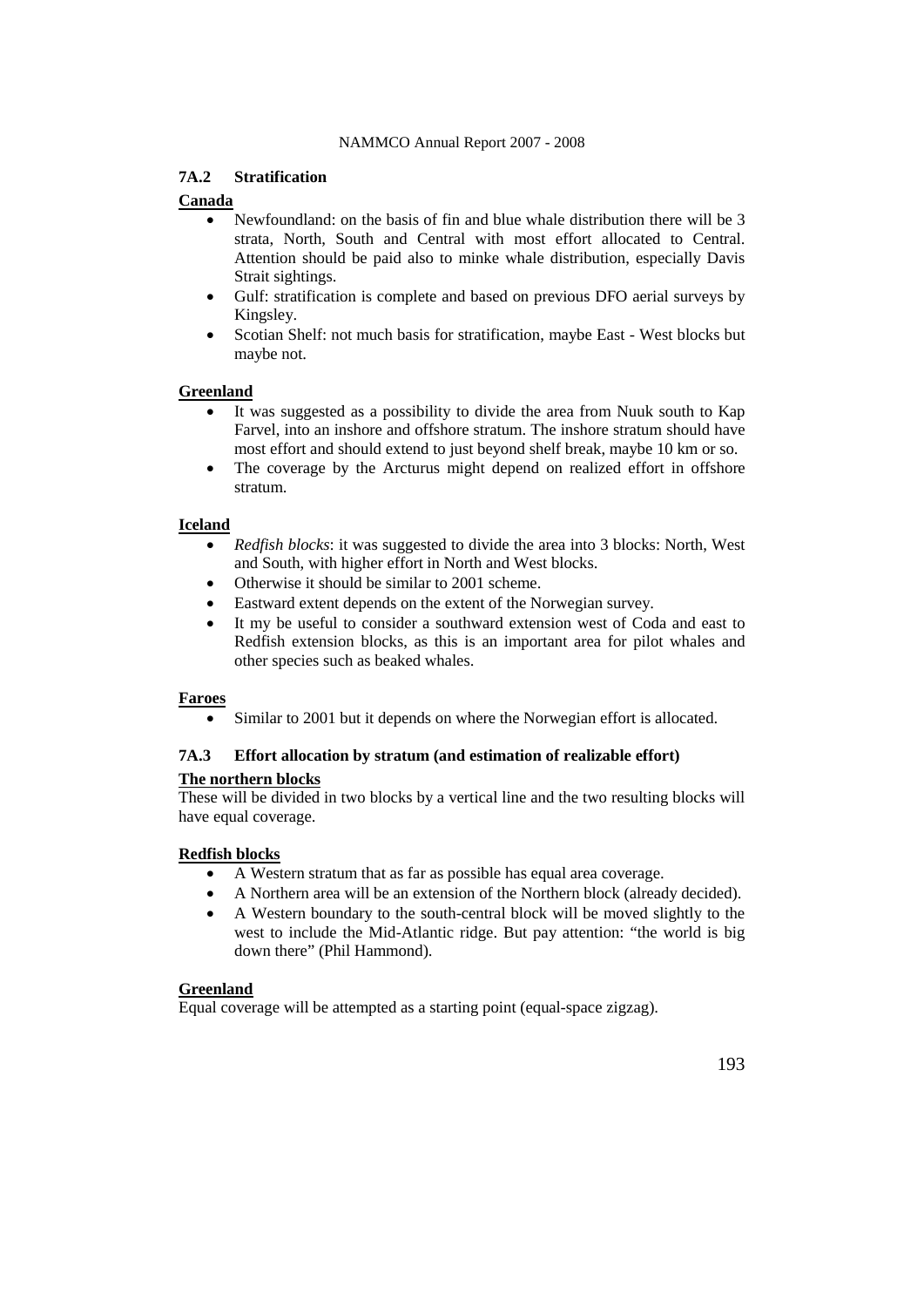## **Canada**

The Newfoundland and Labrador (NL) survey component will comprise 3 strata, with most effort allocated to the eastern stratum that will extend from southern Labrador to the southeastern coast of the island: NL Labrador Stratum  $(69,540 \text{ n.mi}^2, 20\% \text{ of NL})$ effort); NL Eastern Stratum  $(81,360 \text{ n.mi}^2, 40\% \text{ of NL effort})$ ; NL Southern Stratum  $(62,660 \text{ n.mi}^2, 40\% \text{ of NL effort}).$ 

- Scotian Shelf: no stratification is planned, assuming equal probability (56,810)  $n.mi<sup>2</sup>$ ).
- Gulf: stratification from previous DFO surveys, assuming equal probability  $(66,930 \text{ n.mi}^2)$ .
- An equal-spaced zigzag pattern will be used in the Newfoundland and Labrador, and the Scotian Shelf strata. East-west and north-south transects will be employed in the Gulf strata.
- The opportunistic Arcturus trial will cover survey areas as determined above.

### **Norway**

The Norwegian vessels will sail from Kirkenes. Time allocation for T-NASS is 2-3 weeks.

- It is recommended that Norway's survey join up appropriately at 74°N with the Icelandic block up to the ice edge, and that the transit area from Kirkenes be included.
- The committee appealed to Norway to use as much effort as they have available for a direct participation in the T-NASS effort.

## **7A.4 Transect design**

See 7A.2 and 7A.3 above.

## **7A.5 Other (e.g. coastal harbour porpoise strata in Iceland)**

See 7A.1 above.

### **7A.6 Rules for adaptation (i.e. changing the design underway)**

It was firmly underlined that the tracks must **not** be redesigned underway so as not to jeopardize the validity of the estimate. However a redistribution of vessels is allowed.

Daniel Pike will provide the track design. He will contact the delegates for the details needed.

Geneviève reminded that, in the allocation of effort, training time on land and at sea has to be taken into consideration as it takes time to get used to the new technology and distance estimation.

It was agreed that at least 2 harbour days be used for equipment setup and use training and at least one sea day must be allocated to training in effort conditions and that training continues further until satisfactory results be obtained.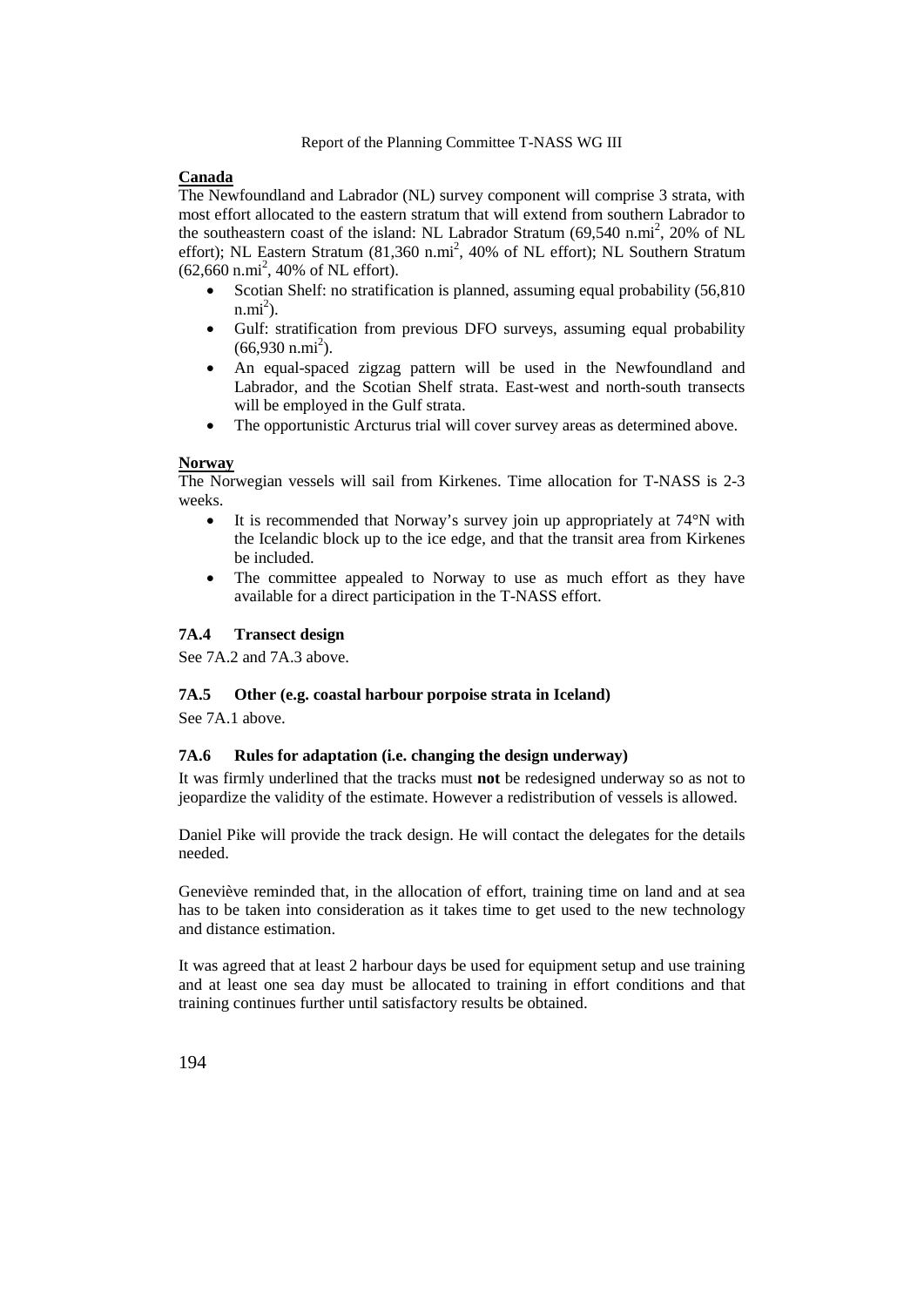## **7B. SHIPBOARD PROTOCOLS**

Present at this Sub-Committee were: Acquarone (rapporteur), Desportes (chair), Golyak, Gunnlaugsson, Hammond, Mikkelsen, Simon, Vikingsson and Øien.

The Chair (Desportes) reminded the group that the aim was not to finish the session with a written protocol, but it was important to reach an agreement on all the points that a protocol is composed of.

## **7B.1 Review of protocol for dedicated surveys with 8 observers and 2 independent platforms**

## **7B.1.1 Survey modes**

*Iceland - Faroes* - 4 vessels with 2 independent platforms which will follow the BT methodology, as agreed last meeting.

The higher-tracker platform will concentrate on far sightings and the lower-primary platform will concentrate on nearer sightings within 500 m from the trackline.

*Tracking -* it was agreed to track everything except sperm whales, and to assume minke whales as very high priority (i.e. always track even if you were tracking something else). It is important to be sure to track small cetaceans (species identification and school size).

It was agreed to track up to Sea State Beaufort 4 included, with no reason for tracking in Beaufort  $> 5$ . When the conditions impose a stop in tracking, the platforms are combined as a single primary platform (the observers remain in place but work in the same way searching everywhere). A code should be inserted in the effort form for indicating which searching mode was used, i.e., the exact point when effort is shifted from two separate to one single (combined) platform should be recorded with certainty.

**Note that** when using the BT mode, it is important to keep the primary platform separate from the trackers, and to keep the same pairs of primary observers during the entire survey to minimize heterogeneity.

### **7B.1.2 Equipment**

It was agreed not to use "Big eyes" because of cost and difficulty in timely delivery, but to use medium and small binoculars. The medium binoculars will be attached to a monopod fixed to the deck at the bottom end.

The observers should be advised to have their own computer with them to speed up the data validation and control process.

It was agreed on a previous occasion to use the visual equipment developed for SCANS and the order was placed for four kits.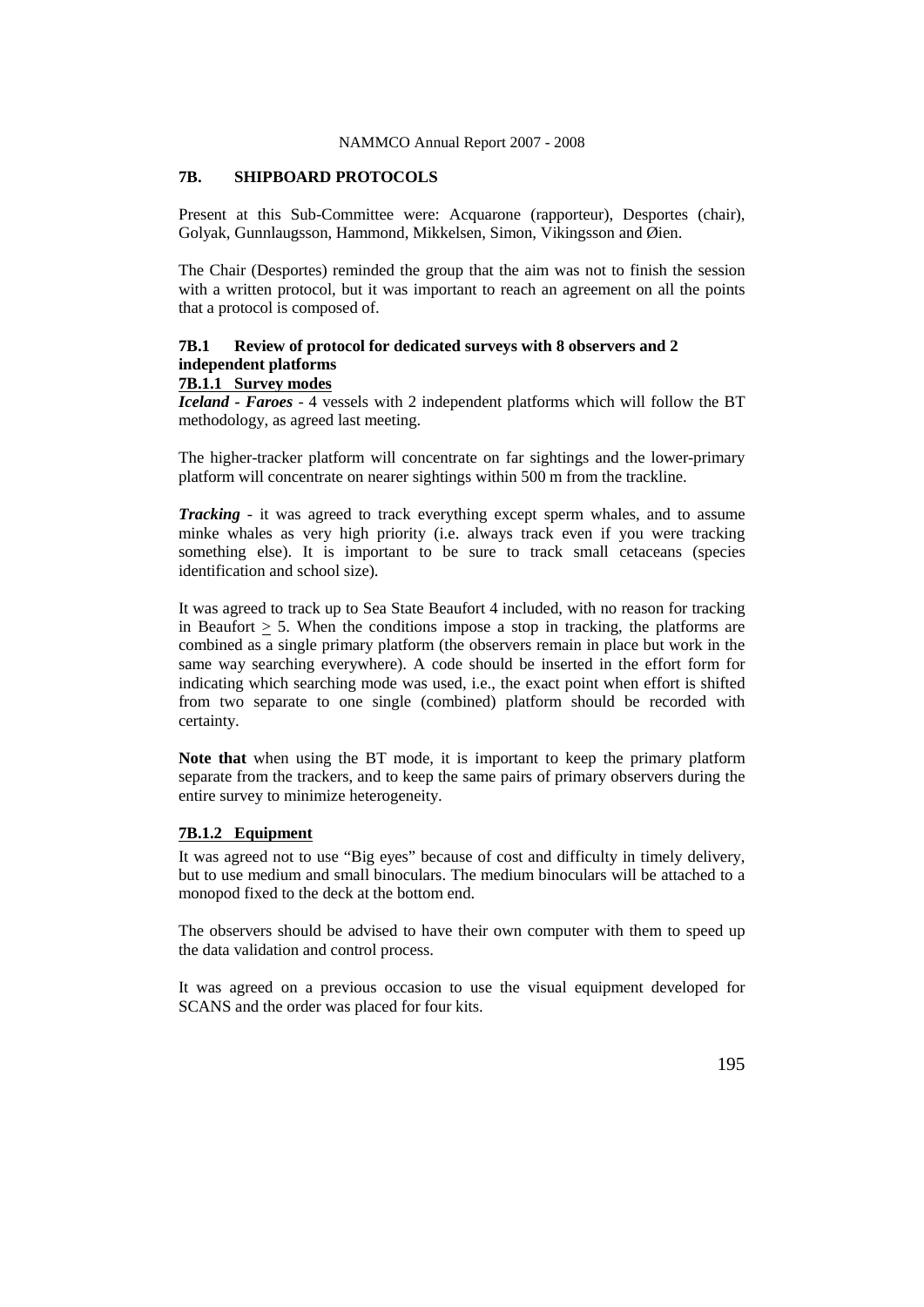### **7B.1.3 Survey procedures**

Shipboard T-NASS will generally follow the procedures developed for SCANS.

For technical positions it might not be advisable to have persons with low computer or English skills (e.g. whalers).

Observers on the primary platform should concentrate to look and search without using binoculars up to 500 m but all their sightings will be recorded even beyond that distance.

T-NASS will aim to avoid paper forms, but these should be available in case of catastrophic events or "learning challenged" observers.

Observers with 7x50 binoculars should search between +60°-60° and the observers with the medium eyes binoculars should search  $+40^{\circ}$ -40°. Trackers platform observers will track until duplicates are established or the animal has passed abeam of the vessel. The two trackers will cooperate on tracking the same sighting. The Duplicate Identifier (DI) will act as observer when not assisting the duplicate. The DI will be using 7x50 reticules and will pass any sighting to the trackers. Closing mode for ID will only happen when the sighting is abeam and closer than 1.5 nm.

### **7B.1.4 Sighting protocol**

No need for discussion at this meeting.

### **7B.1.5 Data collection procedures**

No need for discussion at this meeting.

### **7B.1.6 Calibration experiments (distance and angle experiment)**

No need for discussion at this meeting.

### **7B.1.7 Data calibration**

No need for discussion at this meeting.

### **7B.1.8 Cruise leader and observer training**

### *Iceland*

Training will be done by Desportes and Jacobsen (a tracker from SCANS II) first on land, then at sea and will possibly be held in common for all the vessels. *Faroes*

Training will be done by Mikkelsen and Hansen (a tracker from SCANS II) first on land, then at sea.

### **7B.2 Review of protocol for the Greenlandic vessel with a single platform and 4 observers**

Differing combinations of observers were suggested. One suggestion was to have at any time 2 observers on duty and 2 resting. The other suggestion was to have 3

196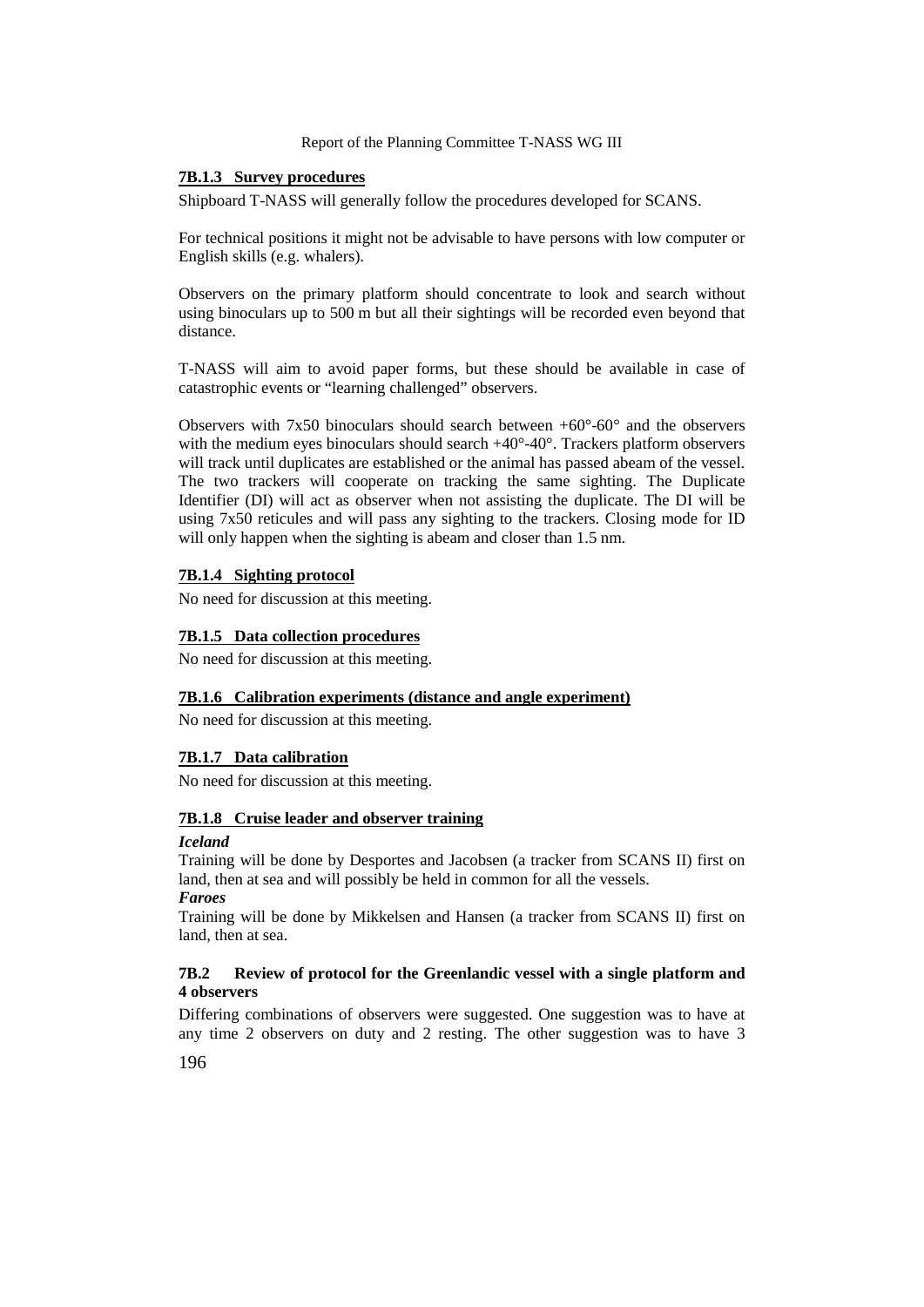observers working simultaneously and 1 rotating. It was recommended that if possible, 3 observers worked at the same time. If weather permitted long working days in a row, then two observers would work at any time. It was underlined that it is important to have best quality effort rather than effort over longer periods with doubtful quality (observers give better data working in pairs and need to rest). A minimum of 6 hrs rest per night was recommended.

Single Platform Surveys will be in Passing Mode (Closing allowed for species ID, when sighting passed abeam and not further than 1.5 nm)

The recommendation of the WG is to place 2 persons on the lowest platform. They should concentrate on searching with their naked eyes +90°-10° and reciprocal. Another observer should be placed in the crows' nest to keep a look out ahead with binoculars at +30°-30°. Binoculars (reticules) should in general be used only when looking at  $+30^{\circ}$ -30° ahead.

The use of 3 observers is highly recommended and they have to be able to communicate easily with each other to avoid double sightings (via radio-link?). In case money is an issue then the observer in the barrel can communicate with the others through a radio-link. Data can be recorded on a single computer or on paper.

The ship will be in Nuuk in April and only at that time will it be clear if there is space in the crow's nest.

For the training of the observers, days must be allocated and eventually the cruise leader could be participating in the Icelandic training if useful (noting the difference in the equipment).

## **7B.3 Review of protocol for opportunistic surveys**

## **7B.3.1 With 2 observers: Redfish (Russian and German) and pelagic survey**

The ships will operate in passing mode with no closing. It was recommended that the two observers work and rest together at the same time.

To give an idea of the working hours it was pointed out that in the Norwegian Sea the rest time is usually 6 hrs. The Icelandic ships will trawl approximately 4 hrs three times a day when the speed will be at most 2 kn. This is an obvious time for the observers to rest. The Russian ship will trawl shallower with a corresponding reduction in trawl time.

The observers search with naked eyes from  $+90^{\circ}$ -10 $^{\circ}$  and reciprocal and that they use a recording system similar to the Greenlandic vessel. For large angles (60°-90° almost abeam) they should concentrate the search close to the vessel. Binoculars are only to be used for species ID and determination of school size.

#### **7B.3.2 With one observer: MAR-ECO**

The procedure is the same as those for the Redfish vessels. The recording system will also be the same as the Greenlandic vessel.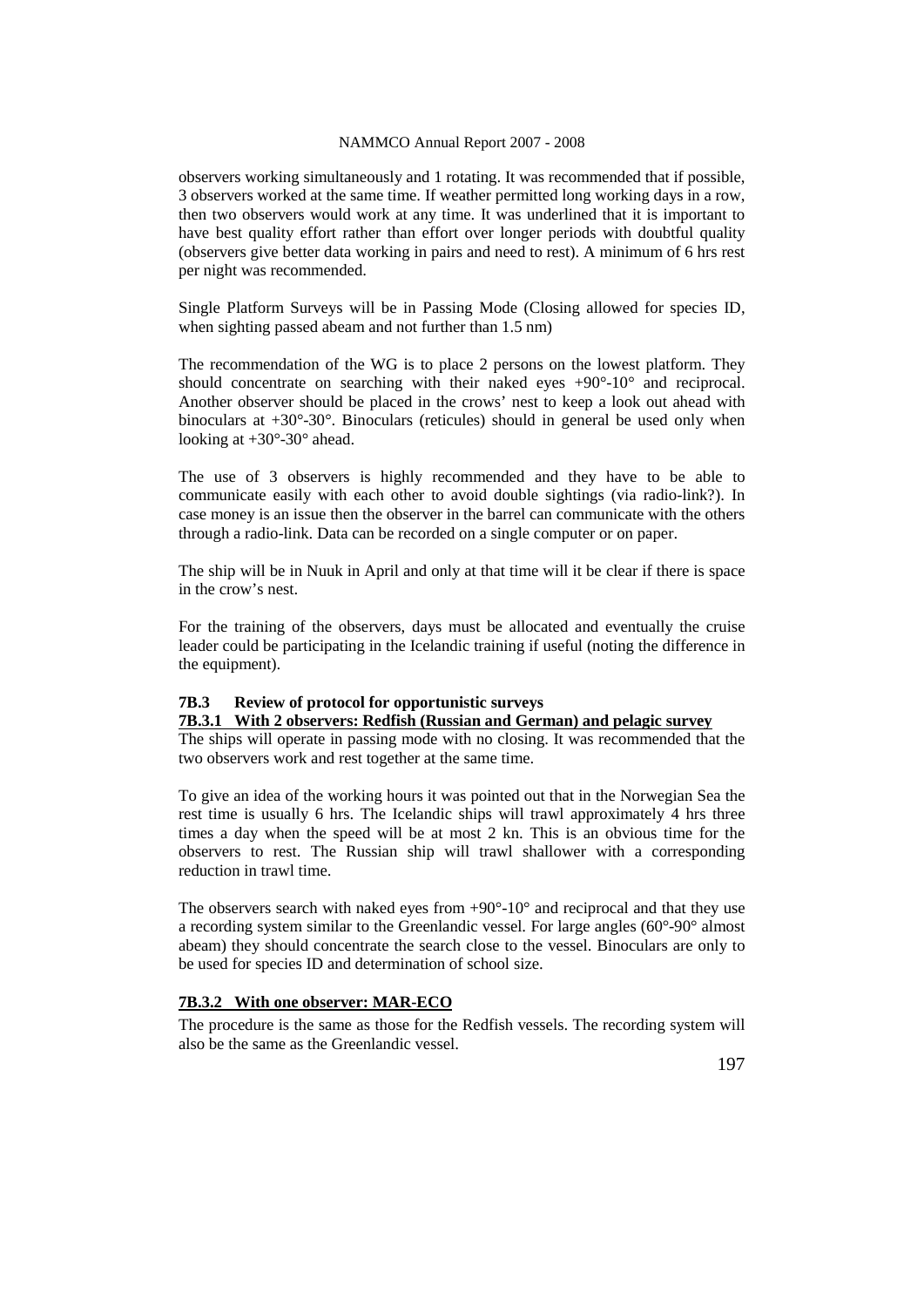Single observers should look symmetrically around the trackline ahead, but concentrate on the trackline

## **7B.3.3 Training of 'opportunistic' observers**

If possible, at the discretion and with the collaboration of the ship's captain, these observers could be trained in distance estimation using a buoy-radar reflector system.

### **7B.4 Ice edge protocol**

In case of ice encounter the vessels should follow the SOWER protocol (IWC).

### **7B.5 Group size estimation for pilot whales and dolphins**

In SCANS II Guidelines for Observers p.11 there are instructions for this situation. In those instructions it was indicated preferable to cut large groups in subunits and to record them separately. It is important to note as much as possible of the details of each sighting. For large and very "messy" groups, use common sense.

For all vessels, it is important to ensure that the data are entered/validated as soon as possible (e.g. every evening).

## **7C. AERIAL SURVEY PROTOCOL**

Present at this Sub-Committee were: Donovan (Chair/Rapporteur), Lawson, Pike, Simon and Zabanikov.

## **7C.1 Review of protocol for dedicated surveys with 4 observers and 2 independent platforms (Iceland and Greenland – September survey)**

## **7C.1.1 Survey mode**

It was agreed that for fin and minke whales, cue counting would be the primary method, with blow being the cue for fin whales and dive the cue for minke whales. In practice, the data collected will be in a manner to allow either cue counting or line transect analyses as appropriate.

The surveys will be carried out in independent mode (at least one-way audio/visual isolation) to the extent possible. The pilot will not be considered as an observer but should quietly inform the cruise leader if making a sighting. Ideally, there will be an intercom system such that each observer has one way communication with the cruise leader during survey mode. For safety reasons, the pilot will need to be able to override the system. Further details can be found in the protocol document.

It is extremely important to ensure that the data are entered/validated as soon as possible (e.g. every evening). Appropriate software to allow the cruise leader to examine the data is essential to allow problems in collection to be identified as soon as possible. If necessary, an additional person should be used to ensure that the data entry entry/validation is kept up to date.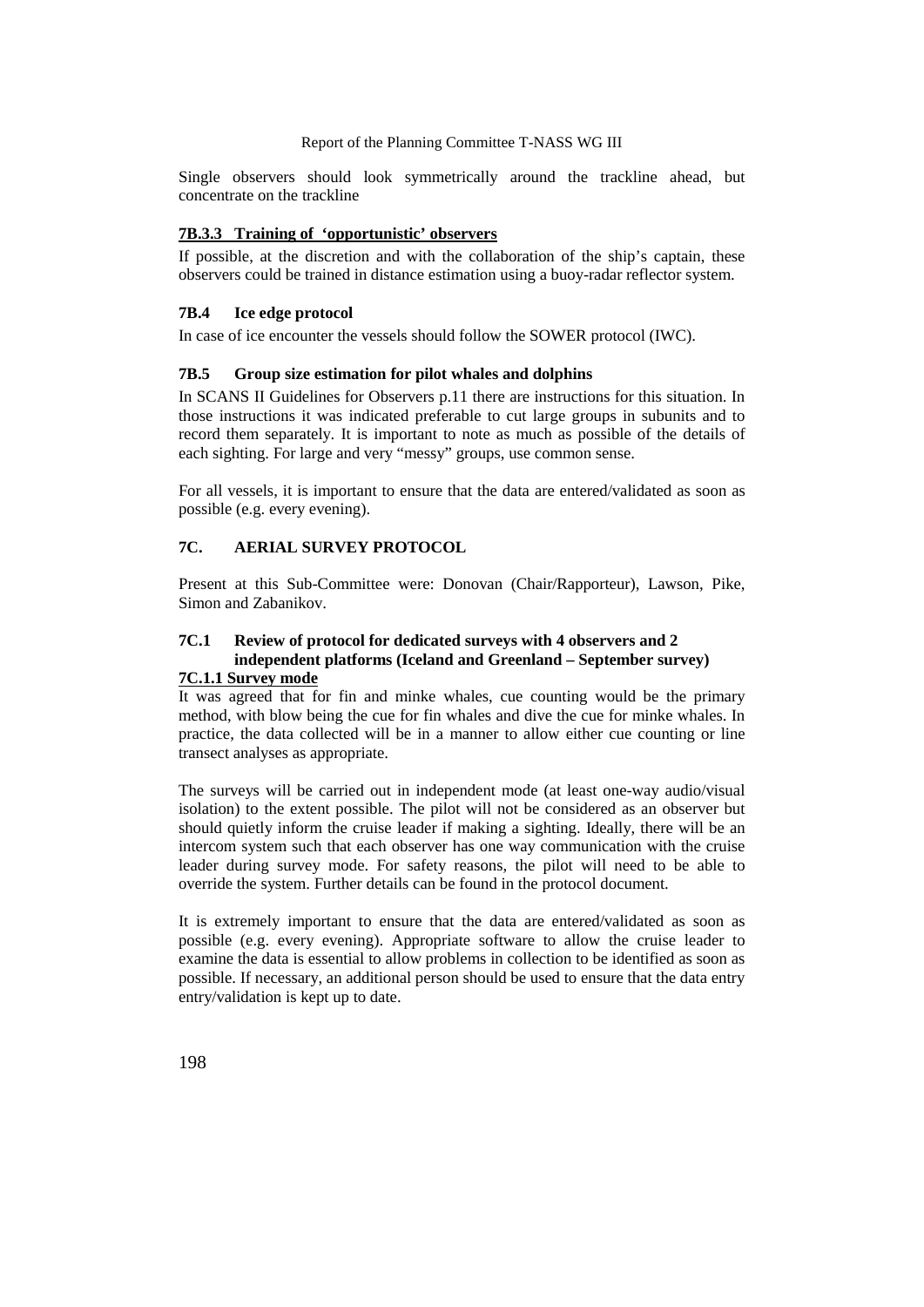### **7C.1.2 Equipment**

The Icelandic aerial survey will use the usual (serviced and checked) equipment for recording the necessary data for sightings (Icelanders to clarify the potential copyright issues around use of the Hval programme).

Jack Lawson has kindly offered to lend one Sea Surface Temperature (SST) sensor. It is recommended that this be used on both the Icelandic (July) and the Greenlandic (September) surveys provided this meets air safety approval for the planes. He will send the system to Iceland and Greenland as soon as possible.

There may be video/still photography capabilities on one or both surveys.

### **7C.1.3 Survey procedures**

#### *Survey speed*

Aim for as slow as possible (around 100 knots) depending on stall speed.

#### *Survey height*

This depends on the primary target species. For the Icelandic survey, the altitude will be 600 feet as some priority is being given to harbour porpoises. In Greenland, it may be 750 feet (best for fin and minke whales) or lower if harbour porpoises are given some priority. There is no theoretical reason why different heights cannot be used depending on circumstances (e.g. low cloud, priority for harbour porpoises) provided altitude is accurately recorded (ideally a direct link to the altimeter) so that an appropriate effective searching width is estimated.

#### *Survey conditions*

Surveys will be carried out in Beaufort Sea States of 3 or less along with other acceptable visibility conditions (e.g. wind, rain, fog etc). Further details can be found in the protocol document.

### *Large schools*

### *Procedure for closing on schools*

In general, surveys are effectively carried out in 'passing mode' – however there may be occasions when it is not possible to get a good enough estimate of schools size (or for certain small cetaceans, species and school size) for priority species. It is important to take distance and angle readings to the smallest discrete groups feasible while on track. Include comments where appropriate. In such circumstances, the cruise leader may decide to close with the school after abeam and then circle to get a good estimate of school size. For surveys where a large number of non-primary target dolphin schools are expected/found that might result in considerable 'confirmation' time and compromise the overall survey for primary species, it might be appropriate to determine a rule (either random or every  $x<sup>th</sup>$  sighting) to try to enable a correction factor to be determined (the school size estimates when abeam are compared with the 'confirmed' values). Further details can be found in the protocol document.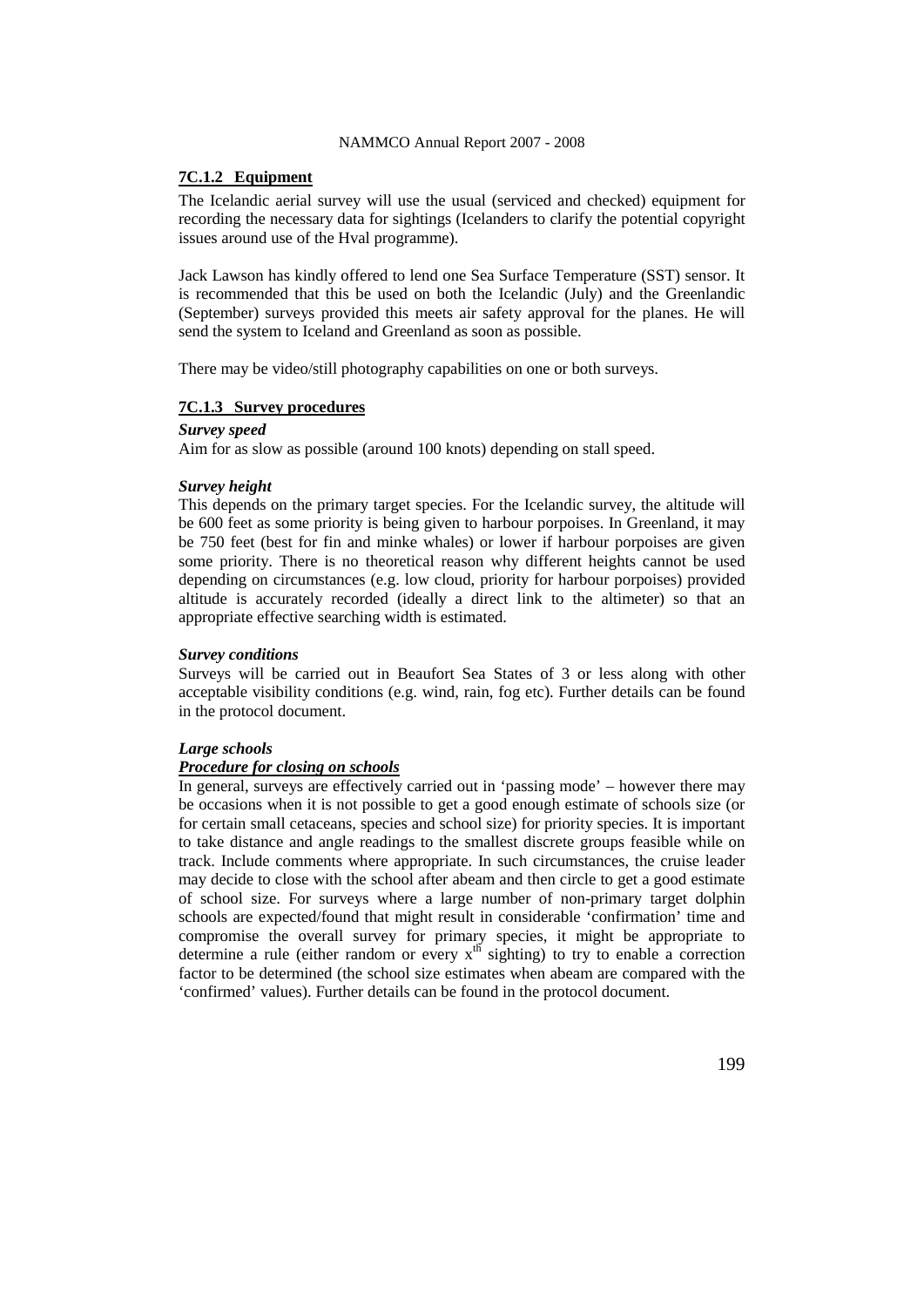### *Recording of additional data (other than usual effort and sightings data associated with cetacean surveys)*

It was agreed that recording of additional data should only be undertaken if the cruise leader was happy that this would not interfere with cetacean sightings and recording of primary data. Seal sightings will not be recorded in the Greenland survey. Marine debris, oil slicks may be recorded. SST data will automatically be recorded.

#### **7C.1.4 Sighting protocol**

The past Greenlandic protocol (05tnass\_5) will form the basis for the final protocol document. The final version, taking into account discussions at this meeting, will be developed by the working group within the next month.

### **7C.1.5 Observer training**

The importance of training was stressed. Considerable benefit can be obtained from training in the plane even when it is on the ground! Greg Donovan will rediscover the old cue-counting training program and circulate it to the working group. Priority should be given to giving the Greenland cruise leader training in Iceland.

## **7C.2 Review of protocol for dedicated surveys with multiple observers, one leader and one platform (Canada and SNESSA)**

### **7C.2.1 Survey mode**

## *7C.2.1.1 Survey mode (Canada)*

As in 7C.1.1. A line transect was suggested. It was agreed that the survey timing off coastal Canada (NL and Scotian Shelf components) would be designed to start in the north and move towards the south over time. This would reduce the chances of double-counting marine mammals if they are migrating from south to north, as it is assumed species such as fin and humpback whales are in this area. Similar transect timing issues will be addressed in the Gulf.

#### *7C.2.1.2 Survey mode (SNESSA)*

Details on SNESSA were not available at the time of this meeting.

### **7C.2.2 Equipment**

Surveys in Canada and the SNESSA will be aerial-based visual surveys using multiple observers and dedicated data recorders. The SNESSA will also have a vessel-based component (see above).

### *7C.2.2.1 Equipment (Canada)*

The equipment used will ensure that the appropriate data can be collected, and in such as way as to accurately record the location and time of each sighting event. Therefore the data can be analyzed using cue counting or line-transect methods, depending on the species. This will be assured using a keypad triggering system for each observer that will be attached to the GPS-linked data recorder's laptop computer. The computer will be running a modified version of NMFS' VOR survey programme that can record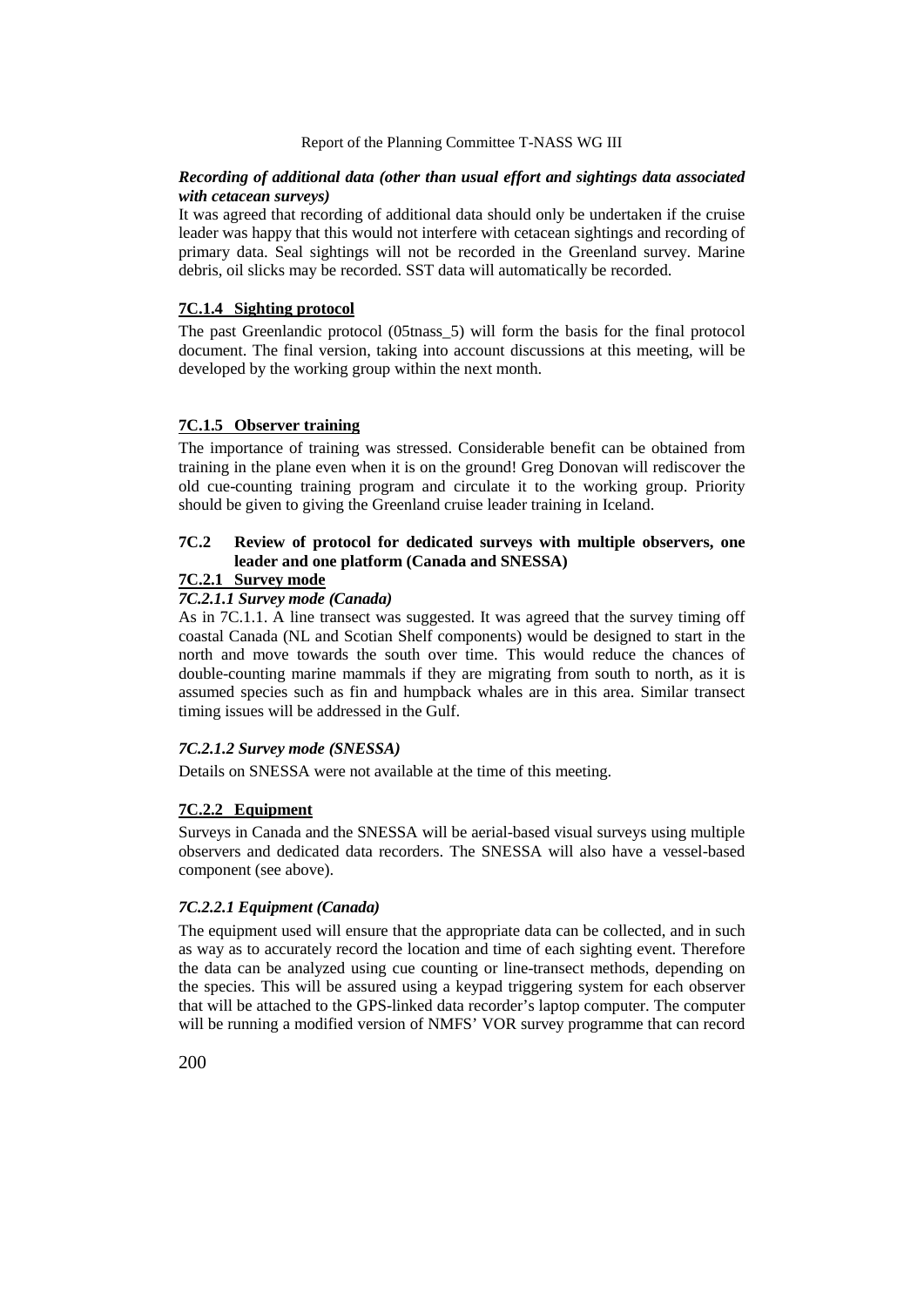time, location, inclination, species ID, group size, sighting cue, weather, sighting conditions, and other notes. It is linked to a GPS system for location, and displays the course of the aircraft as well as the underlying transects for navigation checks.

Distances of the sighted animal(s) from the trackline will be determined be each observer using inclinometers.

### *7C2.2.2 Equipment (SNESSA)*

Information on SNESSA equipment and protocols were not available at the time of the meeting.

## **7C.2.3 Survey procedures**

Given the extensive survey coverage planned, the multi-species nature of the Canadian surveys, and the second rear observer station on the right side of the Otter, it is not feasible to use the 'circle back' procedure that has been used to estimate detection probabilities for harbour porpoises.

For the parts of the Canadian survey flown using the Twin Otter (NL and Scotian Shelf), independent data from front and rear observers at bubble windows on the right side of the aircraft (there is a single observer at the bubble window on the left side) will be compared to estimate detection probabilities (corrected for perception bias). While not ideal, it was agreed that it will also be possible to use correction factors obtained from the US surveys for harbour porpoises, which include a correction for availability bias derived from circle-back experiments. All three observers will be visually and aurally isolated from each other, passing data to the recorder using their keypads or headset microphones.

The Gulf surveys will be flown with a Cessna Skymaster, during which there will be two observers at bubble windows in the rear of the aircraft and a dedicated data recorder/navigator in the front right seat. As for the Twin Otter surveys, data will be recorded using the VOR programme on a GPS-linked laptop computer. Circle-back techniques are not planned to be used.

The Otter and Skymaster will be flown at 105 knots and 650 feet ASL (above sea level).

A proposal has been submitted that, if approved, will allow Canadian researchers to fly for several days in an Arcturus aircraft. This large, four-engine platform will be operated at 750 feet ASL and an airspeed of 170 knots. It is planned to have two independent teams of observers on the front and rear of the aircraft (6 people in total), collecting sightings data using the same protocol as for the Twin Otter. Circle-back techniques are not planned to be used. At this point it is unclear which survey pattern will be employed, but likely east-west oriented survey transects in two locations (described above).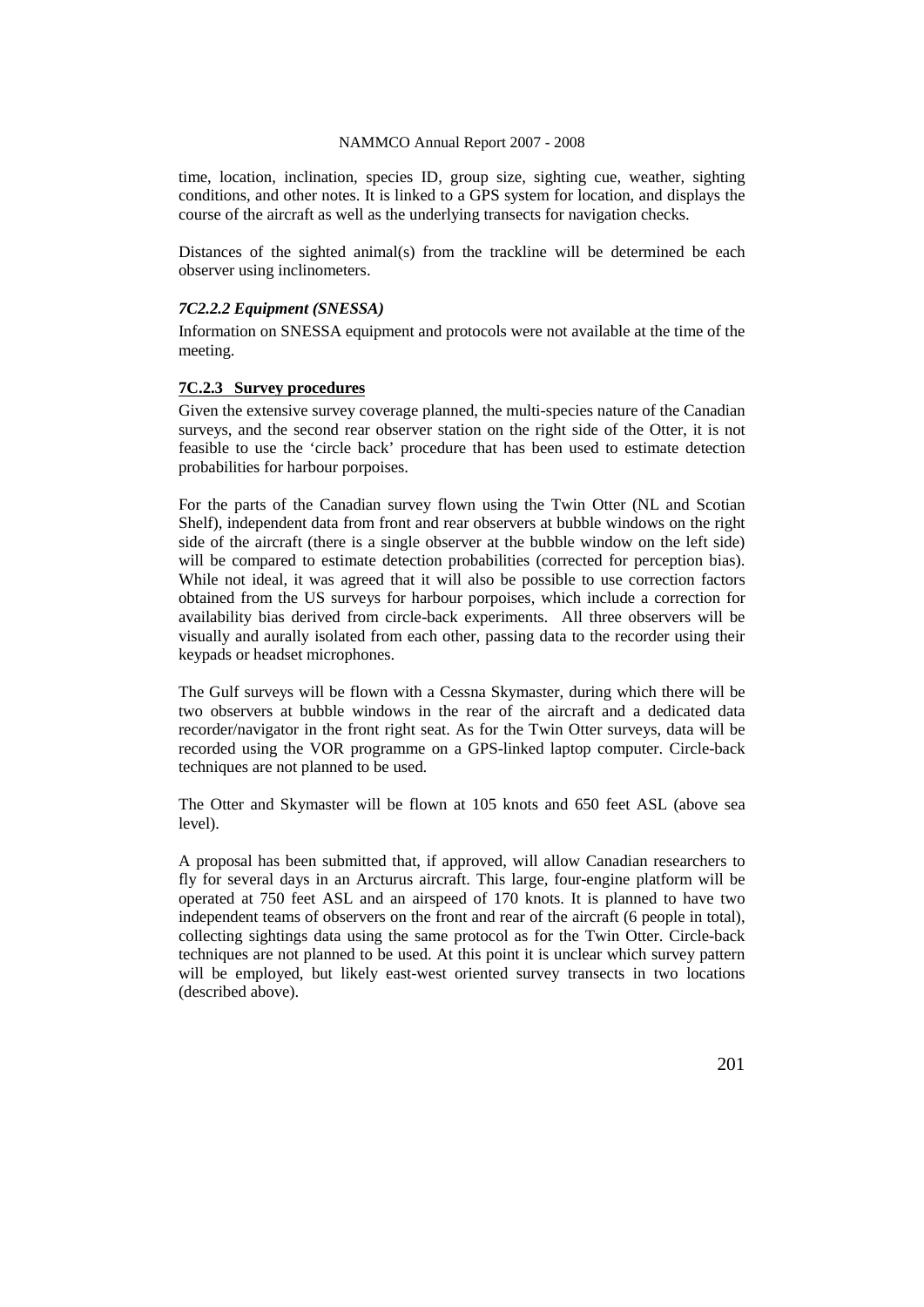### **7C.2.4 Sighting protocol**

In both the Canadian and SNESSA aerial surveys, sightings data will be collected using Distance-based analyses of sightings locations relative to the survey trackline.

## **7C.2.5 Observer training**

In the NL Region observer training has occurred using dedicated flights with the Twin Otter and Skymaster platforms in the past several years. For the Otter, all survey equipment has been employed and tested. In the 2007 T-NASS it is not planned to conduct further training in advance of the survey.

## **PLENARY SESSION**

## **8. REVIEW OF SURVEY DESIGN**

It was agreed that transects should be based on the realizable effort plus a general bonus of *ca* 20% (Iceland and Faroes), where there was no other indication by the local coordinators. A parsimonious design will be used especially in the northern blocks assuming equal coverage in order to allow for flexibility to adapt the track design. This will allow the Icelanders to define the final survey tracks as late as possible in order to integrate the best and latest ice information available.

If an area is missed by one vessel, another may step in to cover the tracks missed. In general, how the "whale survey" time in the Redfish survey will be used must be defined on site. The cruise leader will have to decide on the base of local weather, previous coverage, and ship schedule (e.g. stop during the night).

It is very important to establish a viable working rhythm between the Redfish and Whale time and to follow it throughout the whole area.

## **9. REVIEW OF SHIPBOARD PROTOCOL**

Seat and shelter for the observers should be provided.

## **10. REVIEW OF AERIAL SURVEY PROTOCOL**

- Data for small areas.
- Independent platforms in all areas.
- Weather as normal, up to and including Beaufort Sea State 3.
- Cameras may be present but only as ancillary.
- Data entered and validated every day.
- A ground person in Iceland to enter data.
- SST on loan from Canada.
- Standard methods.
- Altitude 600 ft but record if different (650 feet in Canada in Otter and Skymaster, 750 feet in Arcturus).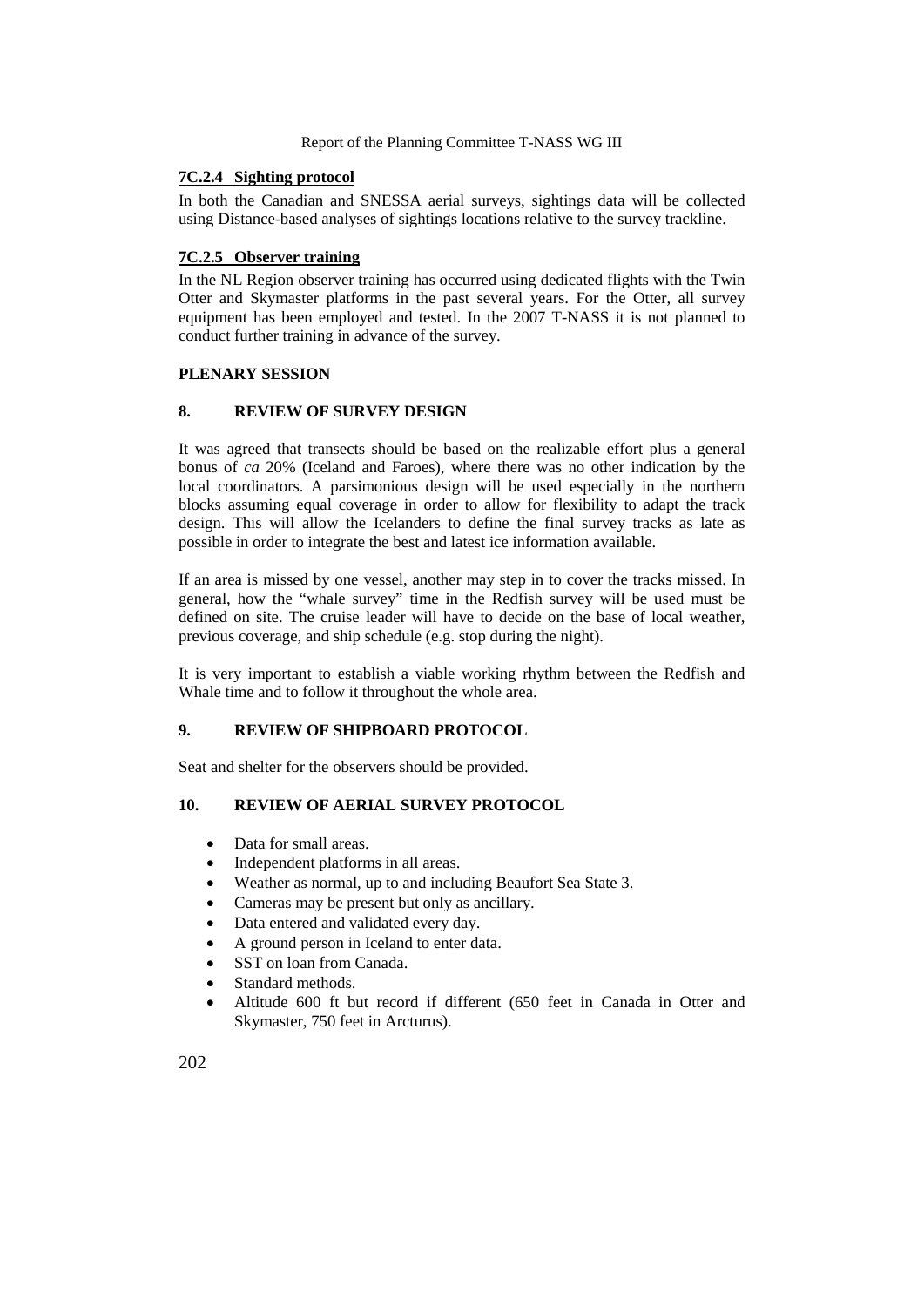- Mainly passing mode, with closing to confirm species identification and group size if necessary (abeam) but careful if many non-primary dolphins.
- In Iceland closing may be carried out on a subset of dolphin schools to derive corrections for school size estimation.
- Additional data will be collected if it does not interfere with the primary objectives.
- Training important at all levels (even on the ground with a fishing rod).
- Greenlandic cruise leader to be trained on Iceland.
- US/Canada will not use cue counting.
- Arcturus: importance to maintain two independent teams.
- Icelandic plane: Experimental digital stills taking a strip of 200 m under the plane where each point twice right under the plane.
- Greenland: Not sure yet but there will be either stills or digital.

## **11. OBSERVERS STATUS**

### **Iceland**

Looking for at least one observer with acoustics background and/or a SCANS tracker.

### **Faroes**

Looking for 2 experienced and 2 additional observers (even 2 inexperienced), an experienced acousticians would be desirable.

### **Greenland**

Looking for one observer for plane and one for ship survey.

### **Norway**

Observers are being hired now, names to be sent to Nils Øien if any available.

## **12. COLLECTION OF ANCILLARY DATA**

Jack Lawson agreed to provide temperature probes for the Icelandic and Greenland planes and the appropriate survey coordinators will ensure that the necessary installation approval from the authorities is obtained.

Vessels will regularly record water temperature and marine debris.

## **13. ACOUSTIC SURVEY**

It was unclear at the time of this meeting whether there would be acoustic material available. For this reason there was no input about this on the protocol.

In any case, ships carrying acoustic recording equipment must be able to:

tow and hook up the material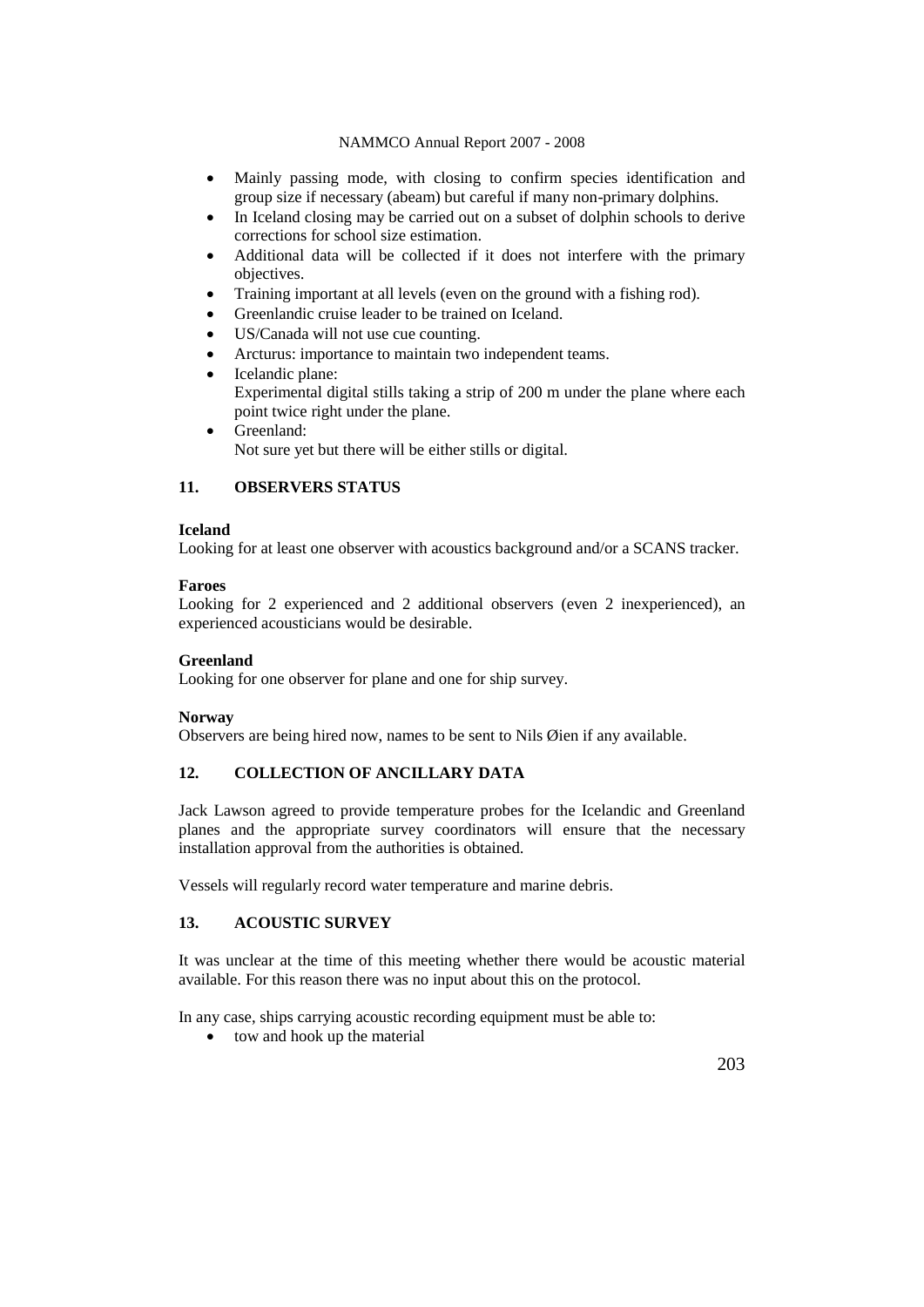- have a shelter for the electronics
- have a winch for hauling in the hydrophone.

In the Redfish Surveys the hydrophone will probably have to be hauled in while trawling. In the southern sector it would be desirable to have one hydrophone on the Faroese sector, so it could be used in an area adjacent to the CODA area.

Canada is investigating whether acoustic sono-buoys can be dropped from the Arcturus aircraft during the surveys. These will record marine mammal vocalizations, as well as ambient noise and anthropogenic sound sources.

## **14. BIOPSY AND TAGGING STUDIES**

Biopsies and Photo-ID will have a very low priority but adequate equipment and instructions should be onboard.

## **15. BIRD SURVEY**

It was unclear if it was possible to host bird observers on the Faroese and the two Icelandic vessels and there was certainly no room for them on the Redfish Survey, Greenlandic or Russian vessels.

Bird observers would have to bring their own platform and equipment.

Henrik Skov will be requested to contact the national contact persons and not expect an answer before at least a month.

## **16. CONTACT AND COORDINATION DURING MAIN SURVEY**

As for previous surveys there should be contact for:

- internal coordination
- the "visual equipment".

For any change in protocol or design the person responsible **must** contact the main advisor who will be equipped with (satellite)-phone and/or other permanent means of communication for the whole duration of T-NASS.

Genevieve Desportes will request technical support from the same team as CODA (Doug Gillespie: [dg50@st-andrews.edu.uk\)](mailto:dg50@st-andrews.edu.uk).

Desportes, supported by Donovan, will be the general advisor for protocol or design change for the shipboard survey and Donovan for the aerial survey.

### **17. COORDINATION**

Coordination matters were discussed under the following points.

204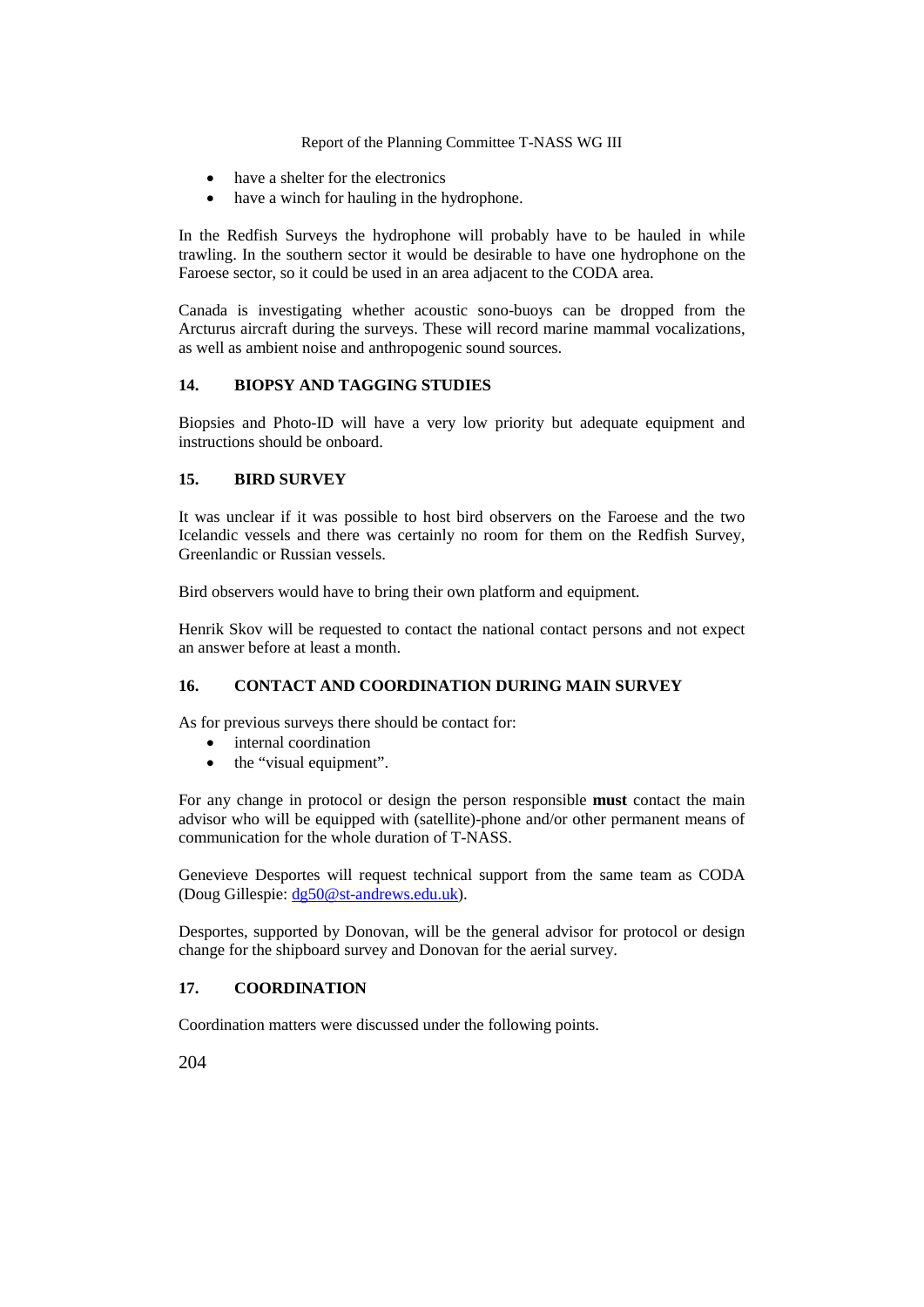## **17.1 IPY-ESSAR**

Contact has been kept with IPY-ESSAR contact person Ken Drinkwater who has received all information circulating internally in T-NASS. There was no further information on other activities in IPY-ESSAR. It looks as if there are not many coordination activities within it, just a lot of paperwork.

## **17.2 Other matters**

There should be coordination between the CODA - T-NASS (Faroese-Icelandic) vessels, especially those operating in adjacent areas. Contacts among the cruise leaders should be initiated shortly and Desportes will attend the CODA coordination meetings.

Permission to enter national waters has to be applied for and by the individual vessels. Usually this takes 3 months which means that applications should be sent as soon as possible. For entering into UK waters permission should state that T-NASS is in coordination with CODA which is financed by the UK government and endorsed by the IWC. T-NASS has also been endorsed by the IWC.

The IWC asks that a person trusted by the IWC Scientific Committee be designated to guarantee that IWC standards have been followed. Gísli Víkingsson will be the T-NASS contact person for the IWC.

### **18. T-NASS GENERAL ETHICS**

T-NASS should be a reasonably environmentally responsible survey. To this end, waste should be collected entirely and brought back to shore even when international regulations would allow for disposal in the sea. This should be stated in the contract with the vessels. Furthermore, care should be taken that animals are not harassed in any way.

The Chairman suggested that T-NASS be made carbon-neutral. To this end some suggestions were made:

- the Carbon Trust for planting a  $CO<sub>2</sub>$  equivalent in trees
- partial participation by taking care of travel for observers
- minimization of oil consumption by good survey design.

In response to the general reaction, Hammond reminded them that EU-rules impose environmental considerations when choosing vessels. It was finally agreed that all cruise leaders and observers (all contracted personnel) be formally invited to contribute individually for carbon-neutral travel and that a pointer to a way to do so be included in the individual information material.

## **19. STRATEGY FOR DISSEMINATION TO THE WIDER PUBLIC AND PRESS**

There is no money available in the T-NASS budget for the establishment and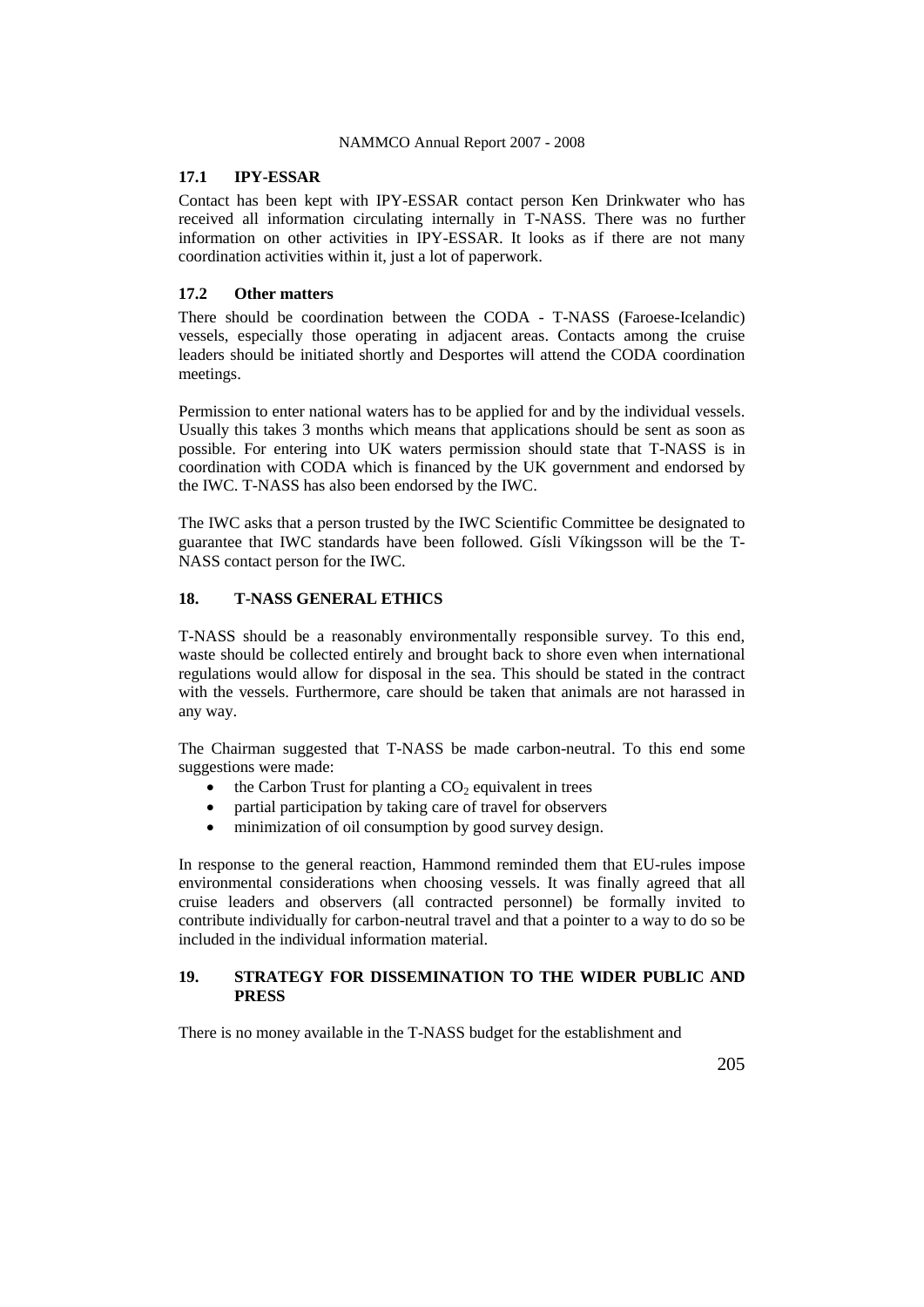maintenance of a website. The NAMMCO Secretariat has been appointed by the NAMMCO Council to be in charge of this task (creating the site, producing text, maintaining and updating the site). The site should ideally be a placed as a sub-section of the NAMMCO website and should be available at least in all NAMMCO languages. The update of the site should be performed at least at the beginning and at the end of the survey and at completion of the analysis. There should be links to the IWC, Canada, Russia, USA, as well as to CODA.

Multilingual Press Releases should be made available both at the beginning and the end of the survey.

NAMMCO and the different project participants should agree in advance on the content of both the website and the press releases.

## **20. TASKS TO BE COMPLETED**

- 1) Data validation criteria
- 2) Protocols (to be ready by the end of April):
	- a. Aerial (within a month)
	- b. Ship (also as soon as possible, with priority to the single platform section. The latter has very high priority as it has to be sent to the translators)
- 3) Cruise reports guidelines and deadlines
- 4) Standard Contracts for Cruise Leaders and Observers
- 5) Survey Design
- 6) Request for permission to enter territorial waters to be submitted for individual vessels (immediately, as this can take several months to obtain).

## **21. DATA VALIDATION AND ANALYSIS**

The Chairman reminded the Delegates that having good rules for the validation and quality insurance of the data is as important as good analysis. She therefore urged the Delegates to define common data validation criteria (e.g. using e-mail) very soon, and suggested starting by examining the CODA protocol as an example. It was common understanding that a uniform analysis strategy is paramount for maintaining the synoptic character of T-NASS.

To speed up the production of tangible results, data on the focal species should be assigned high priority. The high priority species to be analyzed first, are fin whales, minke whales and pilot whales, plus humpback whales for Canada. Norwegian large whale data will be available for the second analysis cycle. NAMMCO should ask David Borchers about the possibility of being contracted for the analysis of aerial survey data or at least to arrange it for the use of his software.

#### **Opportunistic Surveys**

A decision must be made on who is going to validate and analyze these data too. And

206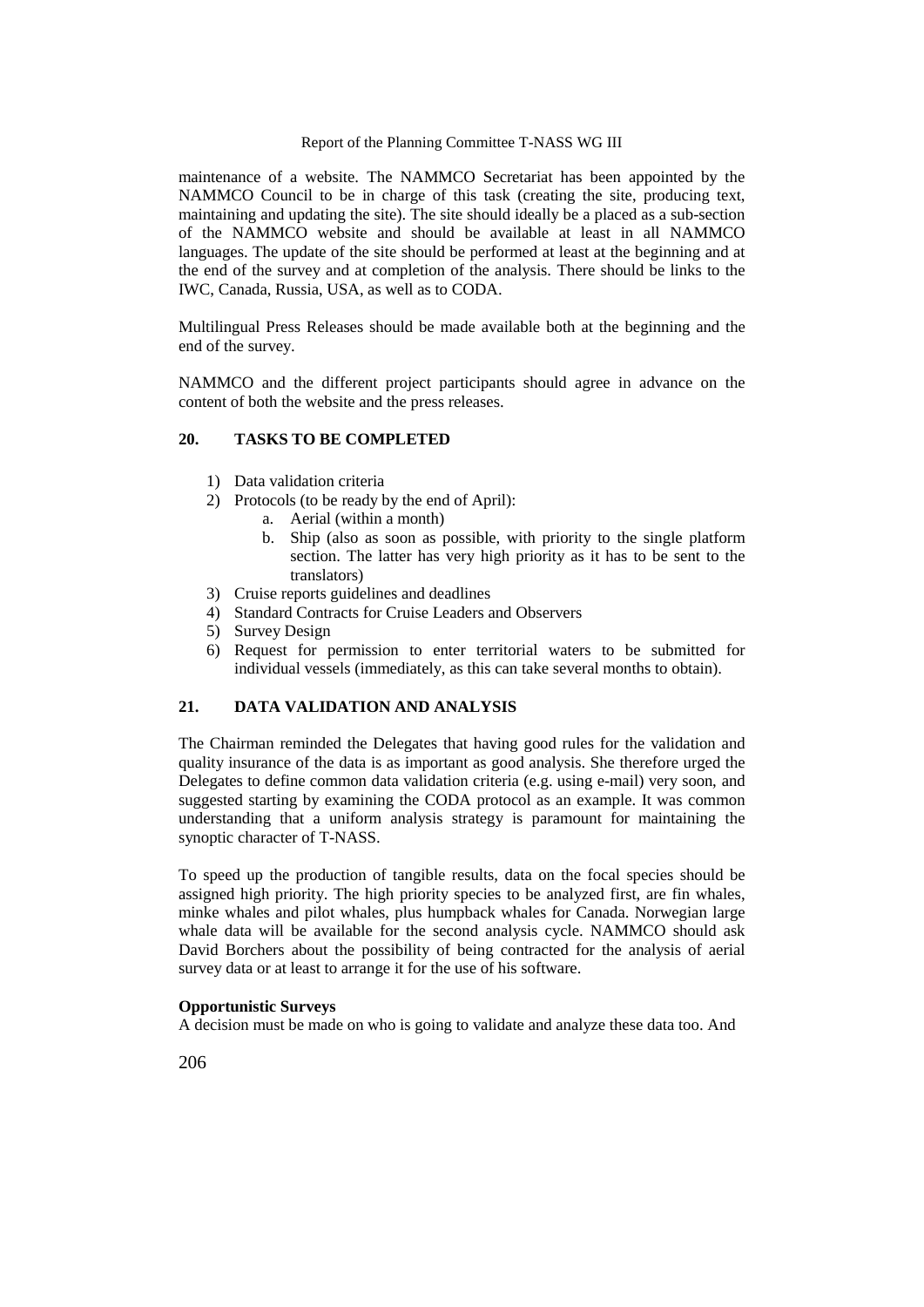also in this case, it is important to define uniform data validation criteria.

### **Data**

By this point it was clear that it is important to define uniform data validation criteria and that it should be emphasized to the cruise leaders that they should check the quality of the data as frequently as possible.

Data should agree with the IWC data availability policy if T-NASS (NAMMCO) data have to be accepted for use by the IWC for the implementation of an RMP.

An *ad hoc* Data Group to look into these questions will comprise: Geneviève Desportes, Phil Hammond, Greg Donovan, Thorvaldur Gunnlaugsson, Bjarni Mikkelsen, Nils Øien, Jack Lawson, Malene Simon and the NAMMCO Secretariat.

## **22. OTHER ITEMS**

It would be particularly useful for finding good personnel for future surveys, to establish an information database on observers' performance. No action was decided on this as it surely will clash with regulations on storing personal information in several countries.

A NAMMCO stall at the Marine Mammal Biennial Conference in Cape Town, South Africa, could house a T-NASS theme exhibit. There is unfortunately no time for submission of a T-NASS poster at the same conference as the deadline for abstracts is in May.

### **23. NEXT MEETING**

It was agreed to aim at an analysis meeting in the spring 2008 (March-May).

## **24. ADOPTION OF REPORT**

The report will be circulated for approval in draft form the week after Easter.

### **25. FINAL REMARKS**

The Chair closed the meeting and warmly thanked Phil Hammond and SMRU for housing this meeting with great hospitality, exceptionally good food, a choir of grey seals outside the meeting room and amazingly good weather.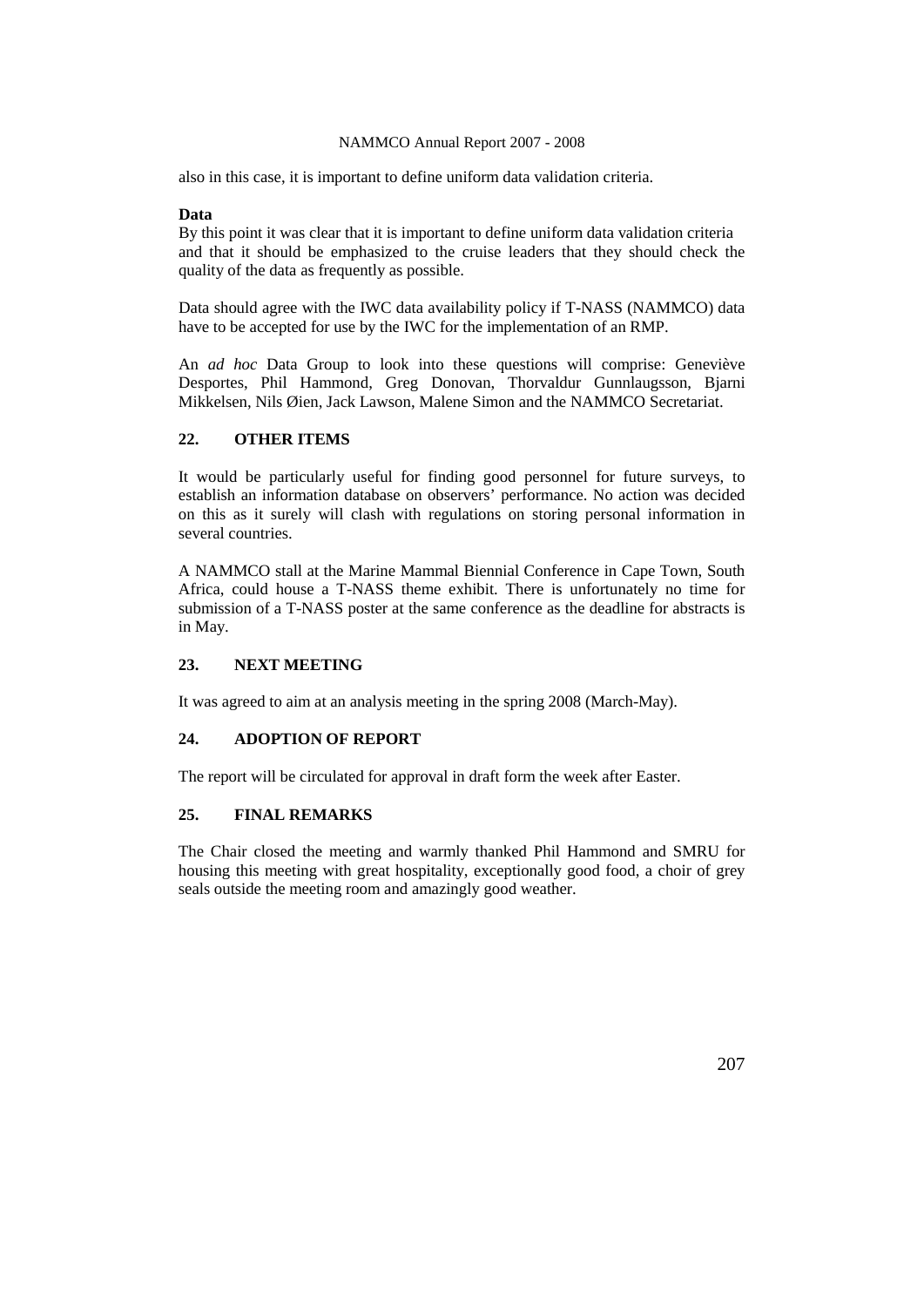### Appendix 1

### **AGENDA**

#### **PLENARY**

### **1. CHAIRMAN'S WELCOME AND OPENING REMARKS**

- **2. ADOPTION OF AGENDA**
- **3. APPOINTMENT OF RAPPORTEURS**
- **4. STATUS**
	- 4.1 Resources per area (incl. description and resources of rented vessels)
	- 4.2 General funding available
	- 4.3 Coordination with opportunistic surveys
	- 4.4 SCANS II data analysis problems, avoidable with a better data collection (Louise Burt / Phil Hammond)

## **5. GENERAL STRATEGY FOR COVERAGE:**

- 5.1 Survey design in Distance (presentation by Len Thomas)
- 5.2 Considering the combination of both dedicated surveys and opportunistic surveys: do we want overlapping areas or can we rely on the opportunistic data?
- **6. SCANS II shipboard methodologies: visual and acoustic (Presentation by Doug Gillespie and Rene Swift)**

6.1 Presentation of the shipboard visual and acoustic methodologies and protocols 6.2 Presentation of shipboard visual equipment and acoustic equipment

### **SUB-COMMITTEES**

#### **7A. SURVEY DESIGN (Pike (Chair), Donovan, Hammond, Lawson, Mikkelsen, Simon, Víkingsson, Øien, Zabavnikov** *+ Palka and Witting***)**

7A.1 Survey boundaries (in coordination with CODA, SNESSA and opportunistic surveys)

- 7A.2 Stratification
- 7A.3 Effort allocation by stratum (and estimation of realizable effort)
- 7A.4 Transect design
- 7A.5 Other (e.g. coastal harbour porpoise strata in Iceland)
- 7A.6 Rules for adaptation (i.e. changing the design underway)

## **7B. SHIPBOARD PROTOCOLS (Desportes (Chair), Golyak, Gunnlaugsson , Hammond, Mikkelsen, Simon, Øien,** *+ Palka and Witting***)**

- 7B.1 Review of protocol for dedicated surveys with 8 observers and 2 independent platforms
	- 7B.1.1 Survey modes
	- 7B.1.2 Equipment
	- 7B.1.2 Survey procedures
	- 7B.1.3 Sighting protocol
	- 7B.1.4 Data collection procedures
	- 7B.1.5 Calibration experiments
	- 7B.1.6 Data calibration
	- 7B.1.7 Cruise leader and observer training
- 7B.2 Review of protocol for the Greenlandic vessel with a single platform and 4 observers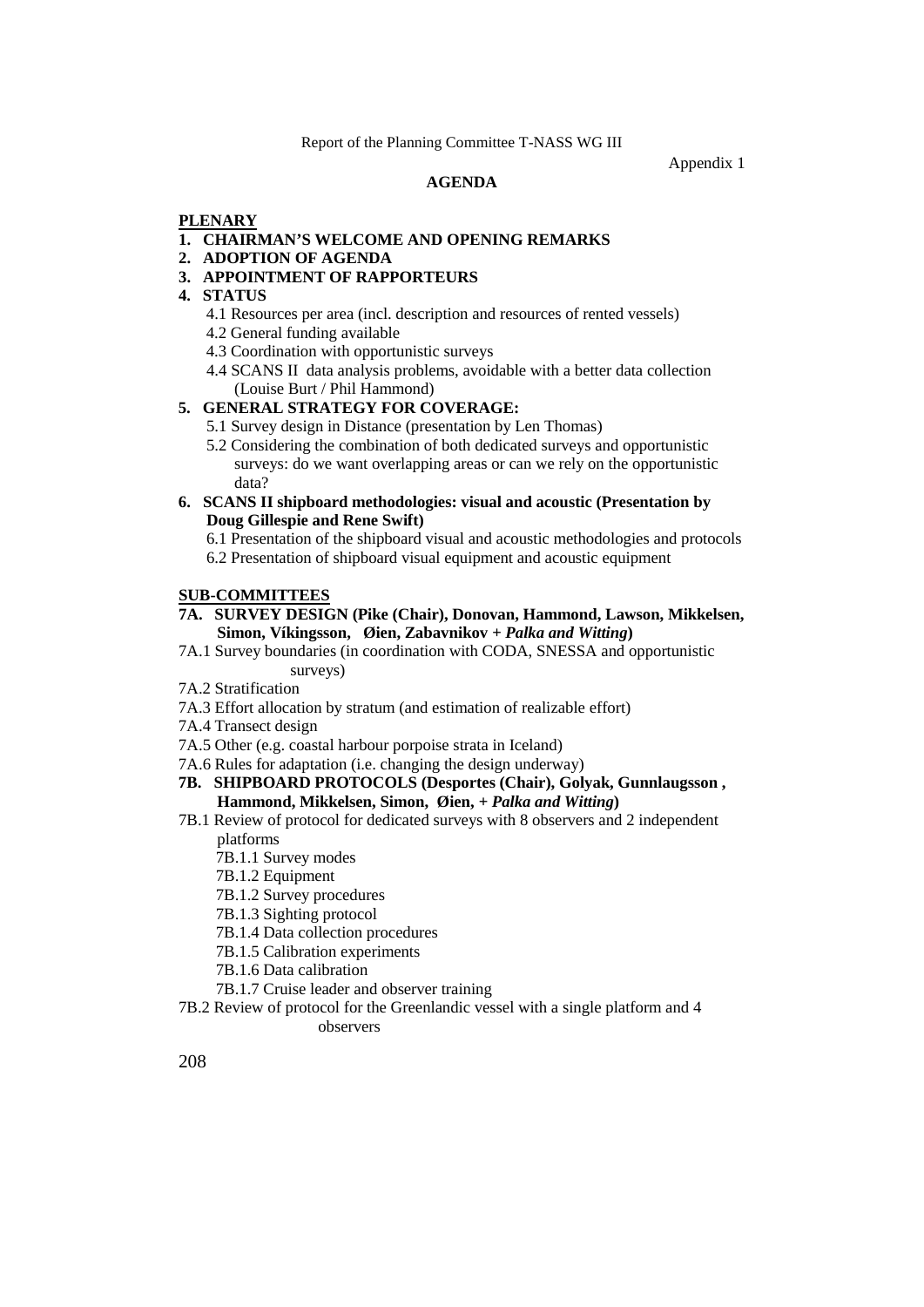7B.3 Review of protocol for opportunistic surveys

7B.3.1 With 2 observers: Redfish and pelagic survey

7B.3.2 With 1 observers: MAR-ECO

7B.3.3 Training of 'opportunistic' observers

- 7B.4 Ice edge protocol
- 7B.5 Group size estimation for pilot whales and dolphins

# **7C. AERIAL SURVEY PROTOCOL (Donovan (Chair), Lawson, Pike, Simon,**

## *+ Palka and Witting***)**

- 7C.1 Review of protocol for dedicated surveys w. 4 obs and 2 independant platforms (Iceland and Greenland – September survey)
	- 7C1.1 Survey mode
	- 7C1.2 Equipment
	- 7C1.3 Survey procedures
	- 7C1.4 Sighting protocol
	- 7C1.5 Observer training
- 7C.2 Review of protocol for dedicated surveys with 2 observers, 1 leader and 1 platform (Canada and SNESSA)
	- 7C2.1 Survey mode
	- 7C2.2 Equipment
	- 7C2.3 Survey procedures
	- 7C2.4 Sighting protocol
	- 7C2.5 Observer training
- 7C.3 Review of protocol for *Arcturus* survey (Canada)

#### **PLENARY**

#### **8. REVIEW OF SURVEY DESIGN**

- **9. REVIEW OF SHIPBOARD PROTOCOL**
- **10. REVIEW OF AERIAL SURVEY PROTOCOL**
- **11. OBSERVERS STATUS**
- **12. COLLECTION OF ANCILLARY DATA**
- **13. ACOUSTIC SURVEY**
- **14. BIOPSY AND TAGGING STUDIES**
- **15. BIRD SURVEY**
- **16. CONTACT AND COORDINATION DURING MAIN SURVEY**
- **17. COORDINATION** 
	- 17.1 IPY-ESSAR
	- 17.2 Other matters
- **18. T-NASS GENERAL ETHICS**
- **19. STRATEGY FOR DISSEMINATION TO THE WIDER PUBLIC AND PRESS**
- **20. TASKS TO BE COMPLETED**
- **21. DATA VALIDATION AND ANALYSIS**
- **22. OTHER ITEMS**
- **23. NEXT MEETING**
- **24. ADOPTION OF REPORT.**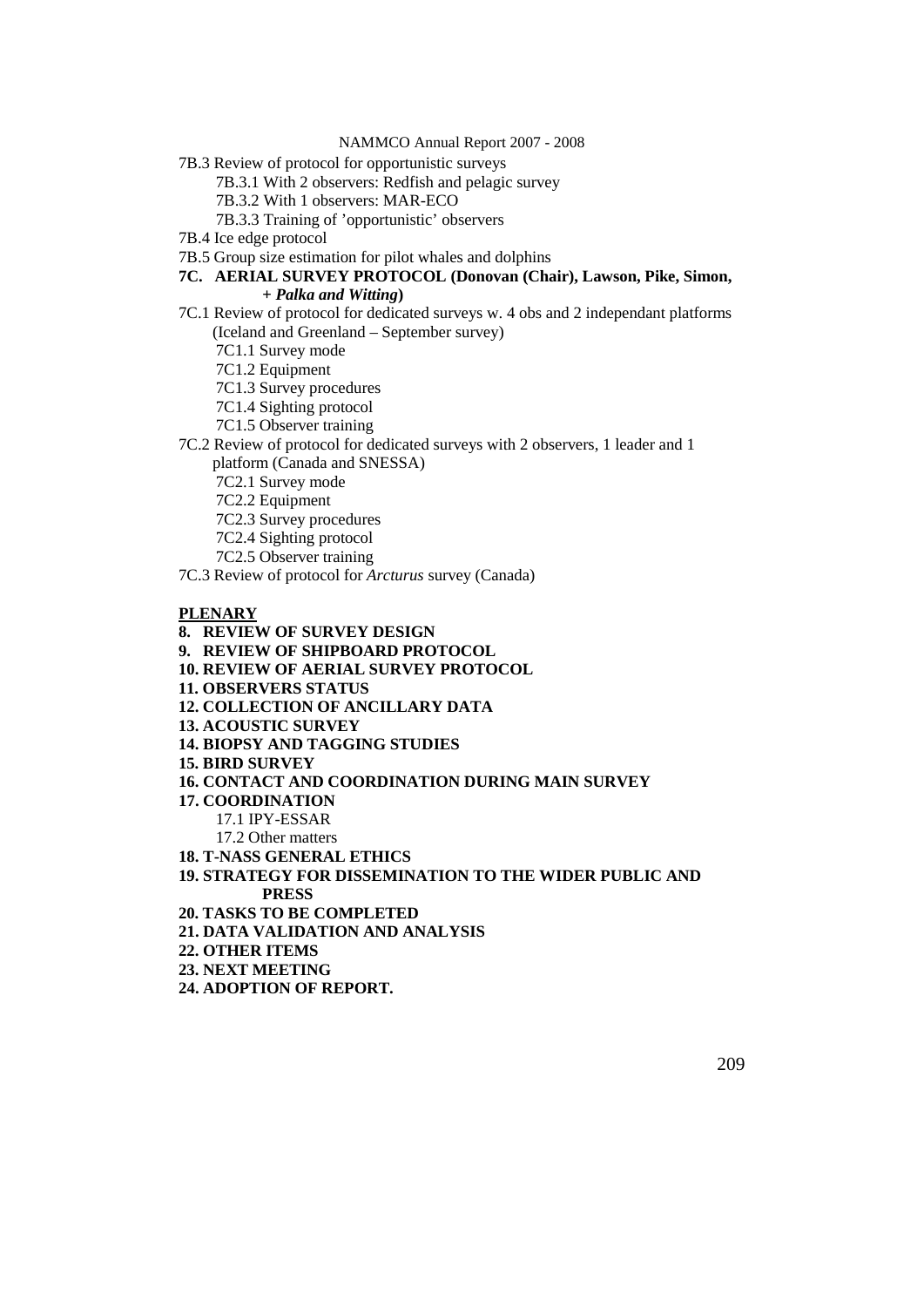## Appendix 2 **Louise Burt: Comments on validation of SCANS Il shipboard visual survey data**

The data that were collected on the visual survey were generally good. The cruise reports were useful and especially useful was a log of which transects were covered each day. Although primary observers didn't like recording sightings on paper forms, the primary data generally had few problems or missing fields. The paper forms also meant that primary data were easy and quick to check. Validation fell into three categories; correcting minor typos, interpolating for GPS not working and checking of the tracker angle and distance measurements.

#### **1. Minor errors**

There were minor typos that included things like using lowercase letters or codes such as cue or behaviour or using a single letter instead of the two letter code. This latter was OK if there was only one code beginning with that letter. More problematic was using codes that weren't included in the list of possible codes. Other out of range values also occurred for aspect, glare left and glare right where the values were greater than 360.

Records that had to cross-reference another record - i.e. duplicates or matches (same animal seen by 7x50 and "Big eye" trackers) - didn't always cross-reference correctly. Platform code and button didn't always match!

Some problems with Transect numbers - missing, not always correct, didn't correspond in effort and sightings.

### **2. GPS not working**

Occasionally the GPS would fail so that there would be missing sections in the GPS file, or it would get stuck so that from the GPS coordinates it looked like the vessel wasn't moving although the vessel was on search effort. Sometimes there was a link in the effort or sightings data to the GPS file but then no corresponding record in the GPS file.

#### **3. Checking tracker and angles**

This was the part that took the longest. Tracker angles and radial distances were checked if there were big discrepancies between the estimated values (obtained from the angleboard and reticules) and the 'measured' values (webcam and video). The commonest problems were

- 1. Not being able to find the video or webcam image
- 2. Couldn't find audio file to check commentary
- 3. Record linked to wrong image or video
- 4. Couldn't spot animal in the video
- 5. Video was blurred or horizon was unclear, fog or land
- 6. Webcam image was too bad to measure bearing (e.g. because of glare)
- 7. Angleboard estimate or radial distance missing from commentary
- 8. Not corrected for sighting abeam when measuring hearing from image
- 9. Pointer not aligned properly on angleboard
- 10. Typo in reticule or angle estimate
- 11. Not measuring bearings or distances carefully enough from images.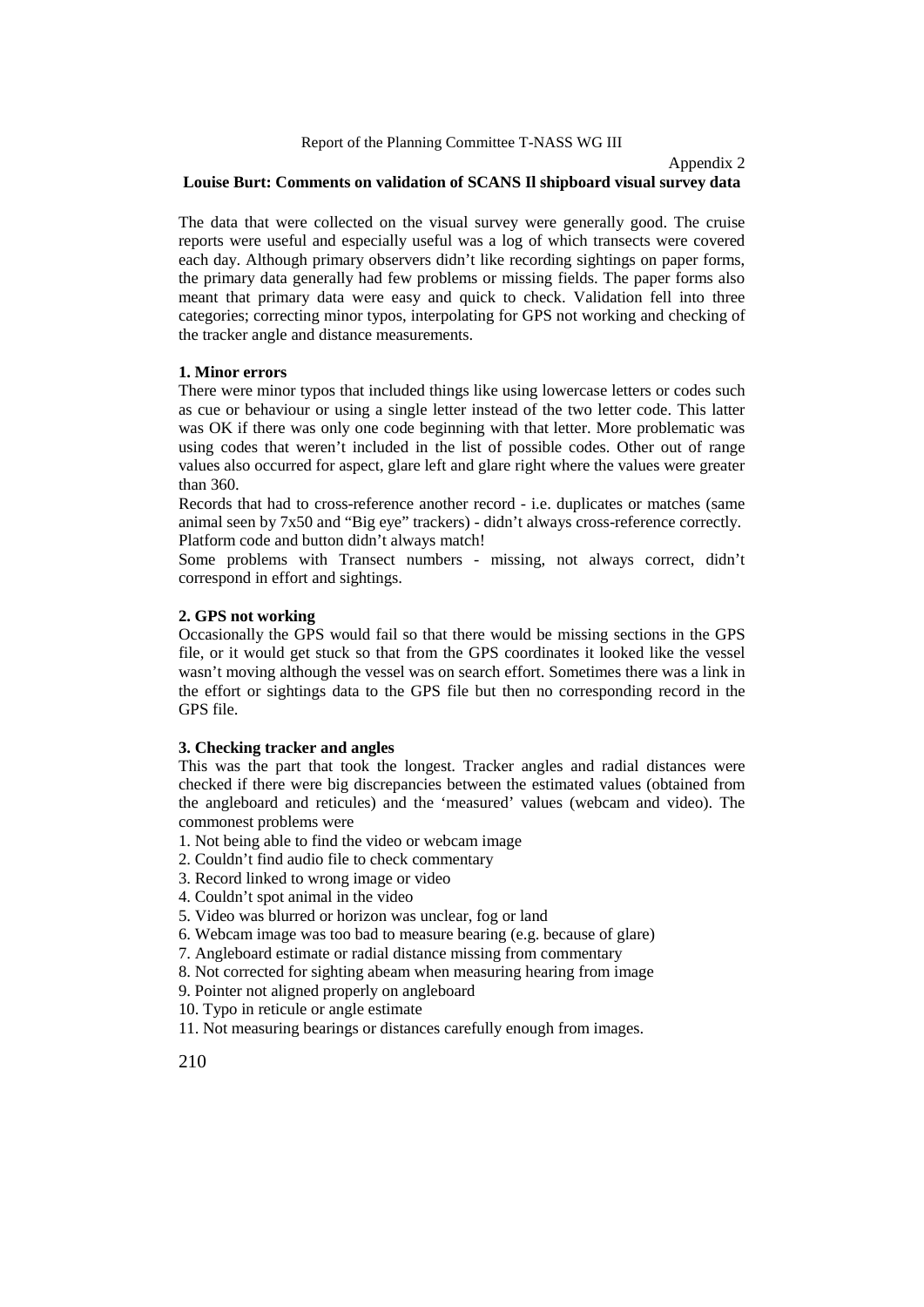## **5.5 NAMMCO PLANNING COMMITTEE ON THE TRANS NORTH ATLANTIC SIGHTINGS SURVEY (T-NASS) WORKING GROUP III**

St. Andrews, UK, 30 March – 1 April 2007

Dr Mario Acquarone, Scientific Secretary **NAMMCO** Polar Environmental Centre N-9296 Tromsø Norway Tel +47 77 75 01 77 [mario@nammco.no](mailto:mario@nammco.no)

Dr Genevieve Desportes Faroese Museum of Natural History c/o Gdnatur, Stejlestræde 9, Bregnør DK-5300 Kerteminde Denmark. Tel +45 65321767 [genevieve@gdnatur.dk](mailto:genevieve@gdnatur.dk)

Mr Greg Donovan International Whaling Commission The Red House 135 Station Road Impington Cambridge CB4 9NP UK Ph.: 44 (0) 1223 233971 [greg.donovan@iwcoffice.org](mailto:greg.donovan@iwcoffice.org)

Mr Igor Golyak PINRO 6 Knipovich Street Murmansk 183763 Russian Federation Tel +7 815 2 47 33 31 [Golyak@pinro.ru](mailto:Golyak@pinro.ru)

Mr Þorvaldur Gunnlaugsson Marine Research Institute, PO Box 1390, IS-121 Reykjavik Iceland Tel +354 5752081 [thg@hafro.is](mailto:thg@hafro.is)

Dr Phil Hammond Sea Mammal Research Unit University of St Andrews St Andrews, Fife KY16 8LB Scotland UK Tel +01 334 462630/463222 [psh2@st-andrews.ac.uk](mailto:psh2@st-andrews.ac.uk)

Dr Jack Lawson Fisheries and Oceans Canada P.O.Box 5667, St John's Newfoundland Canada Tel +1 709 772 2285 [lawsonj@dfo-mpo.gc.ca](mailto:lawsonj@dfo-mpo.gc.ca)

Mr Bjarni Mikkelsen Faroese Museum of Natural History Futalag 40, FR-100 Tórshavn Faroe Islands Tel +298 31 85 88 [bjarnim@ngs.fo](mailto:bjarnim@ngs.fo)

Mr Daniel Pike, Scientific Secretary, **NAMMCO** Polar Environmental Centre N-9296 Tromsø, Norway Tel +47 77 75 01 77 [daniel.pike@nammco.no](mailto:daniel.pike@nammco.no)